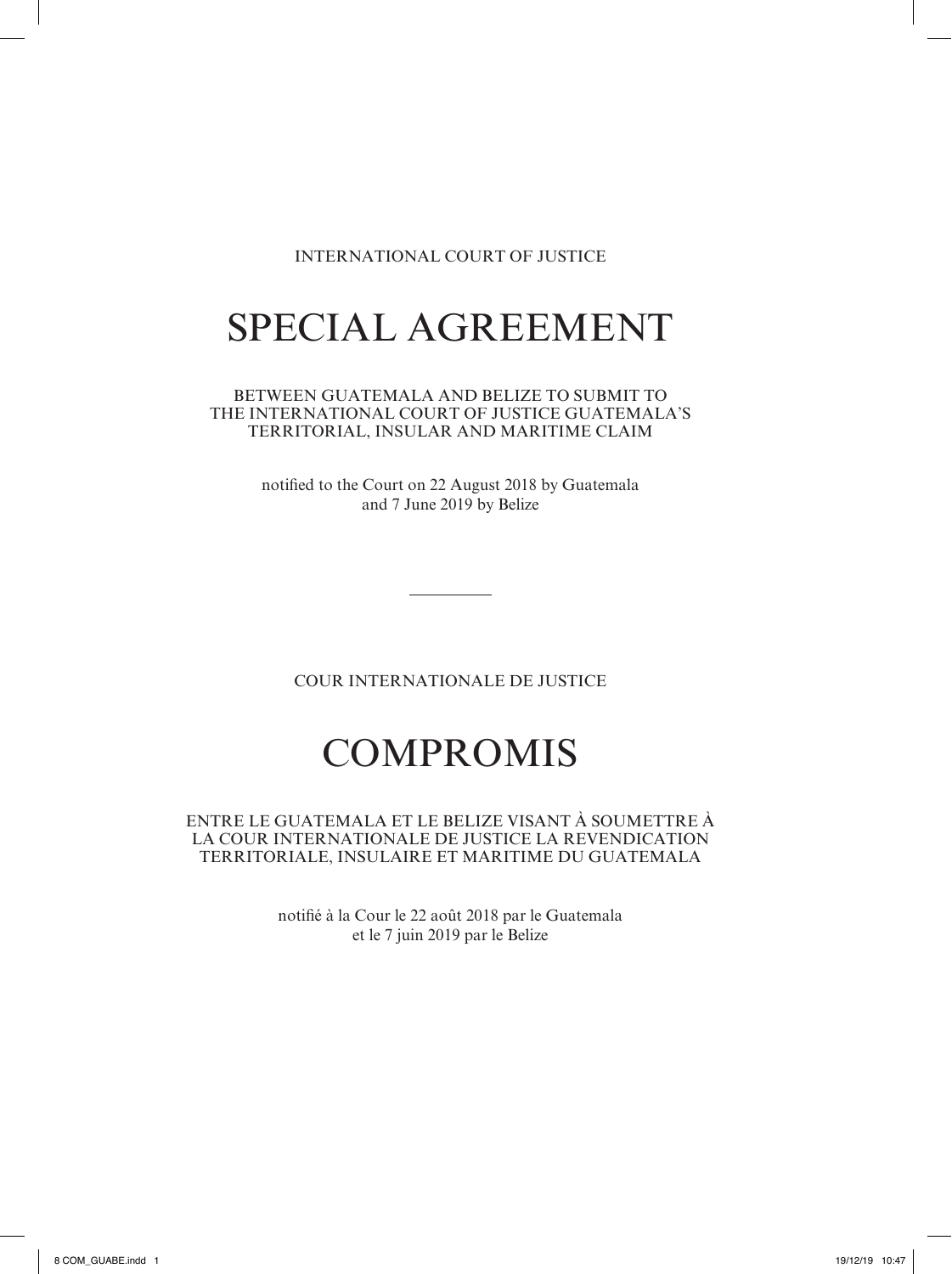2019 General List No. 177

# THE AMBASSADOR OF THE REPUBLIC OF GUATEMALA TO THE KINGDOM OF THE NETHERLANDS TO THE REGISTRAR OF THE INTERNATIONAL COURT OF JUSTICE

# 21 August 2018.

With the usual courtesy, I am honoured and pleased to convey to you the attached letter of the Republic of Guatemala's Minister for Foreign Affairs, H.E. Ambassador Sandra Erica Jovel Polanco, dated August 3rd 2018 — one she would have wanted to deliver herself to you had her agenda allowed her to — related to the Special Agreement between Guatemala and Belize to submit Guatemala's Territorial, Insular and Maritime claim to the International Court of Justice.

As you may recall from my own letter dated May 15th 2018, the Republic of Guatemala conducted a referendum — a precondition to granting its consent to seising the Court with the dispute referred herein — one that its population approved with enthusiasm. Once the results were in and the said event was declared valid and without any pending recourse, the Republic of Guatemala took the remaining steps — as stipulated in its domestic legislation — to be able to fulfil Article 8 of the referred Special Agreement. It is Article 8's obligations that Guatemala is complying with through the attached ministerial letter.

I beg Your Excellence to kindly receive the attached letter, one that should be construed as the official notification of the Special Agreement referred to here, by the Republic of Guatemala, one which, together with Belize's own notification, shall grant the parties' consent for the Court to decide over this long-standing dispute.

*(Signed)* Gladys Marithza Ruíz Sánchez de Vielman.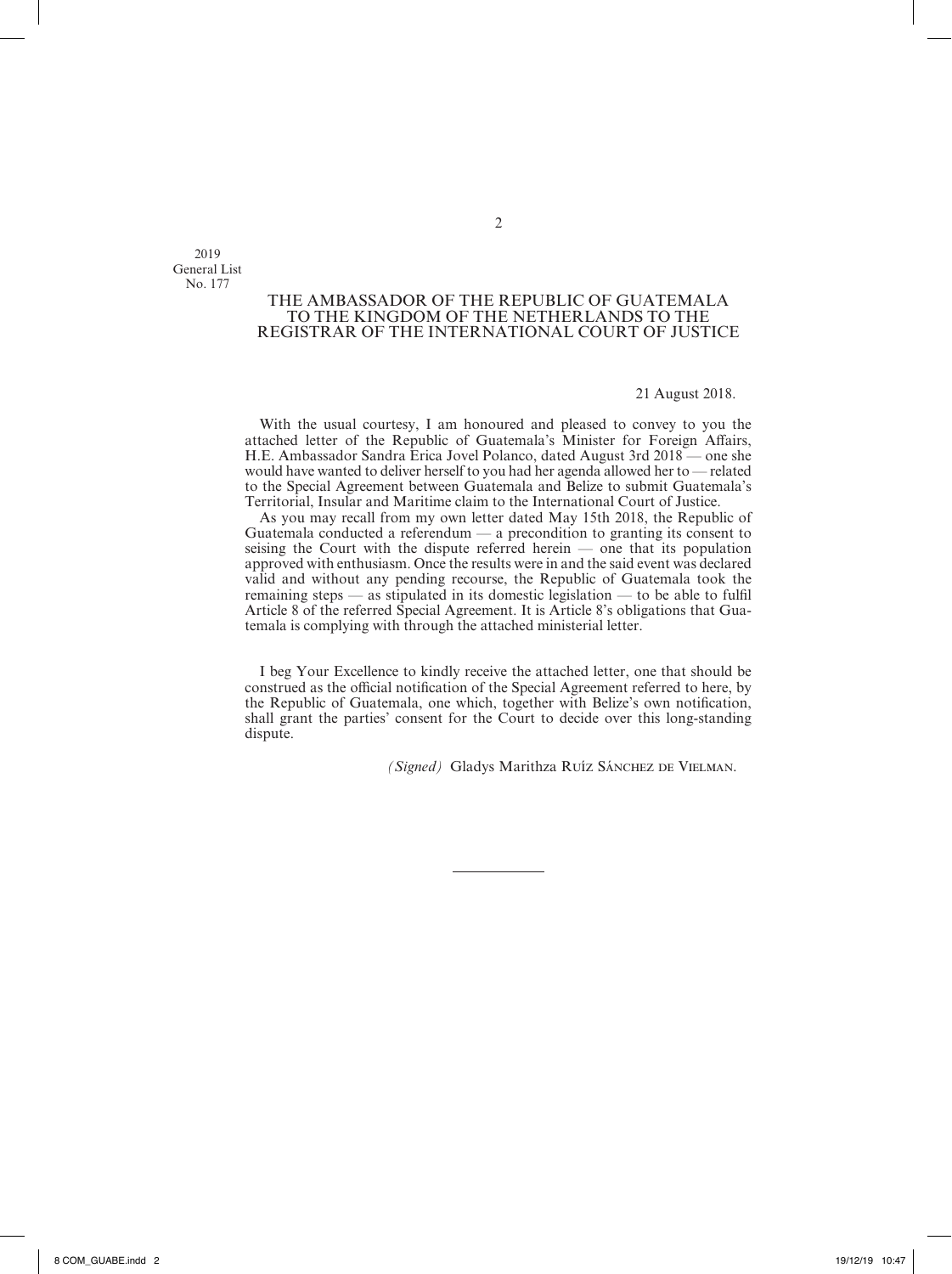2019 Rôle général no 177

# L'AMBASSADEUR DE LA RÉPUBLIQUE DU GUATEMALA AUPRÈS DU ROYAUME DES PAYS-BAS AU GREFFIER DE LA COUR INTERNATIONALE DE JUSTICE

*[Traduction]*

#### Le 21 août 2018.

J'ai l'honneur de vous faire suivre la lettre ci-jointe de S. Exc. M<sup>me</sup> l'ambassadeur Sandra Erica Jovel Polanco, ministre des affaires étrangères de la République du Guatemala, en date du 3 août 2018 — lettre que celle-ci vous aurait remise en mains propres si son programme de travail le lui avait permis —, relative au compromis entre le Guatemala et le Belize visant à soumettre la revendication territoriale, insulaire et maritime du Guatemala à la Cour internationale de Justice.

Vous vous souviendrez sans doute que, dans ma lettre précédente en date du 15 mai 2018, je vous avais fait savoir que la République du Guatemala avait organisé un référendum — condition préalable pour que cet Etat consente à ce que la Cour soit saisie du différend mentionné dans la présente — dans le cadre duquel sa population avait marqué avec enthousiasme son assentiment. Une fois connus les résultats et constatées la validité du référendum ainsi que l'absence de contestation pendante, la République du Guatemala a pris les autres mesures requises — telles que prévues par sa législation interne — pour être à même de satisfaire à l'article 8 du compromis précité. Par la lettre ci-jointe de la ministre, le Guatemala se conforme aux obligations que lui impose cette disposition.

Je vous prie de bien vouloir trouver ci-joint la lettre en question, qu'il convient de considérer comme la notification officielle, par la République du Guatemala, du compromis mentionné dans la présente et qui, conjointement avec la propre notification du Belize, emportera consentement des parties à ce que la Cour se prononce sur ce différend qui les oppose de longue date.

*(Signé)* Gladys Marithza Ruíz Sánchez de Vielman.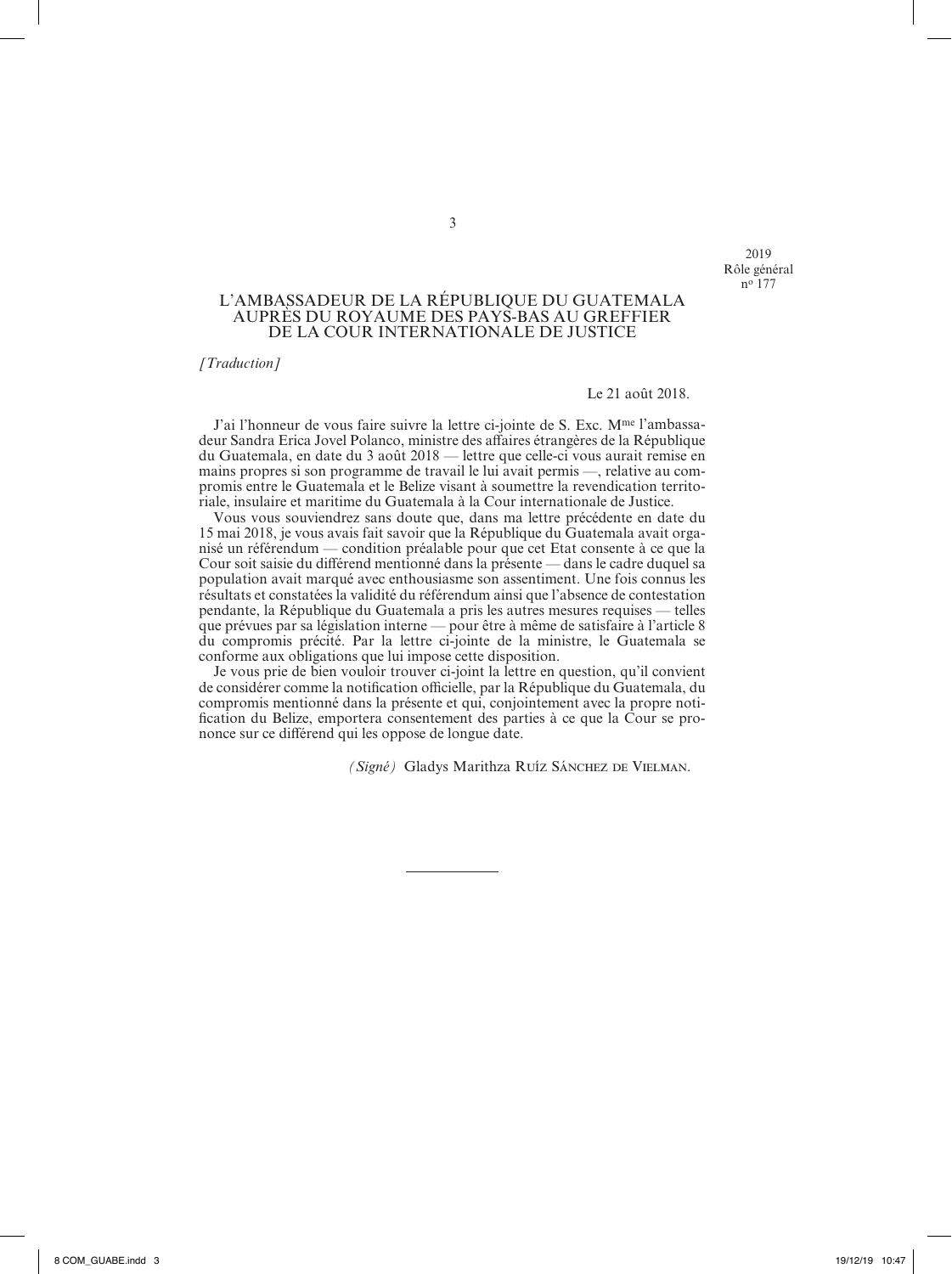#### THE MINISTER FOR FOREIGN AFFAIRS OF GUATEMALA TO THE REGISTRAR OF THE INTERNATIONAL COURT OF JUSTICE

*[Original English text]*

Guatemala, 3 August 2018. DEMIN 386-2018

It is my honour to address you and to refer to the Special Agreement between Guatemala and Belize, to submit to the International Court of Justice the territorial, insular and maritime claim of Guatemala, dated 8th December 2008, in its amended form by virtue of the Protocol to such Special Agreement, dated 25th May 2015. You will find attached to this letter a certified true copy of the said text\*.1

Given that pursuant to Article 6 of the Special Agreement, its provisions will come into force once both Parties have exchanged their respective Instruments of Ratification, I take this opportunity to inform you that last 30th July 2018, Guate– mala presented its Ratification Instrument to the Honourable Government of Belize, whilst Belize handed its own to the Government of Guatemala on 24th January 2017.

With the above, Guatemala has exhausted all formalities that according to its domestic legislation had to be fulfilled and consequently, to abide by Article 8 of the Special Agreement in its amended form, by means of this letter. I hereby duly notify Your Excellency — within the specified time frame — the Special Agree– ment and its Protocol. The Government of Guatemala — observant of its international obligations — is in the process of complying with Article 102 of the Charter of the United Nations.

The notification of the Special Agreement in its amended form, by the Honourable Government of Belize, once it has conducted its own referendum, shall perfect the granting of both Parties' consent to seise the Court and submit the said dispute to the Court, activating at the same time the jurisdictional and procedural provisions of the Special Agreement in its amended form. The Government of Belize has publicly expressed its willingness to conduct its referendum on 10th April 2019.

*(Signed)* Sandra Erica Jovel Polanco.

<sup>\*</sup> The texts of the Special Agreement and Protocol are reproduced at pp. 16 and 26 respectively.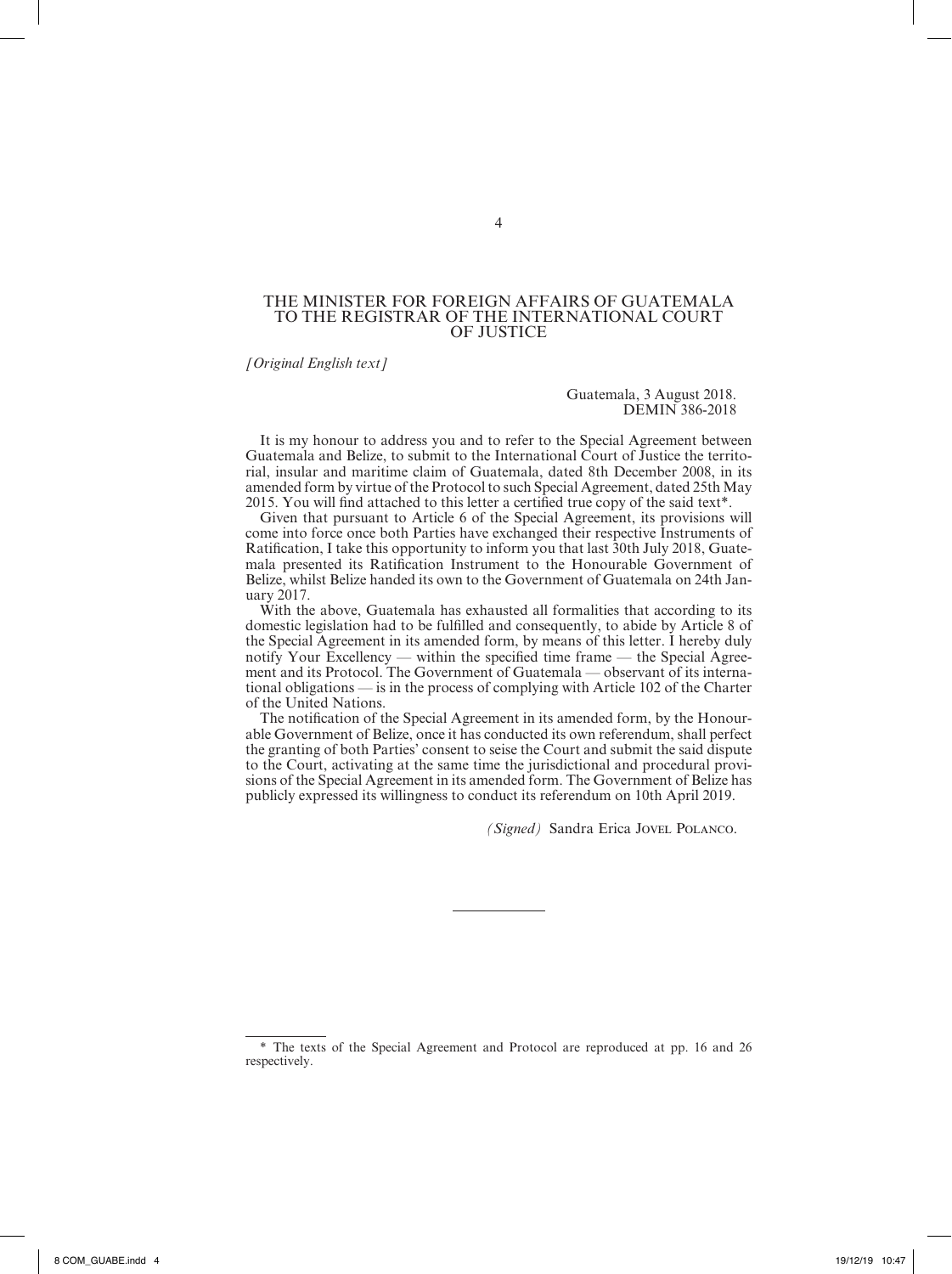#### LA MINISTRE DES AFFAIRES ETRANGÈRES DU GUATEMALA AU GREFFIER DE LA COUR INTERNATIONALE DE JUSTICE

*[Traduction établie à partir de la version anglaise]*

Guatemala, le 3 août 2018. DEMIN 386-2018

J'ai l'honneur de me référer au compromis conclu le 8 décembre 2008 entre le Guatemala et le Belize, et visant à soumettre la revendication territoriale, insulaire et maritime du Guatemala à la Cour internationale de Justice, tel que modifié par son protocole en date du 25 mai 2015, textes dont vous trouverez ci-joint une copie certifiée conforme\*.

Etant donné que, en application de l'article 6 du compromis, les dispositions de ce dernier entreront en vigueur une fois que les deux parties auront échangé leurs instruments de ratification, je saisis cette occasion pour vous informer que, le 30 juillet 2018, le Guatemala a présenté son instrument de ratification à l'honorable Gouvernement du Belize, lequel lui avait remis le sien le 24 janvier 2017.

Le Guatemala ayant ce faisant rempli toutes les formalités prescrites par sa législation interne, j'ai l'honneur, pour satisfaire à l'article 8 du compromis tel que modifié, de vous notifier par la présente — en bonne et due forme et dans les délais prévus — le compromis et son protocole. Respectueux des obligations internatio‑ nales qui lui incombent, le Gouvernement du Guatemala a pris les mesures néces‑ saires pour se conformer à l'article 102 de la Charte des Nations Unies.

Lorsqu'il notifiera à la Cour le compromis tel que modifié, après avoir organisé son propre référendum, l'honorable Gouvernement du Belize parachèvera l'accord par lequel les deux parties consentent à saisir la Cour dudit différend, donnant ainsi effet aux dispositions juridictionnelles et procédurales de cet instrument. Le Gouvernement du Belize a publiquement déclaré qu'il entendait organiser son référendum le 10 avril 2019.

*(Signé)* Sandra Erica Jovel Polanco.

<sup>\*</sup> Les textes du compromis et du protocole sont reproduits respectivement aux pages 17 et 27.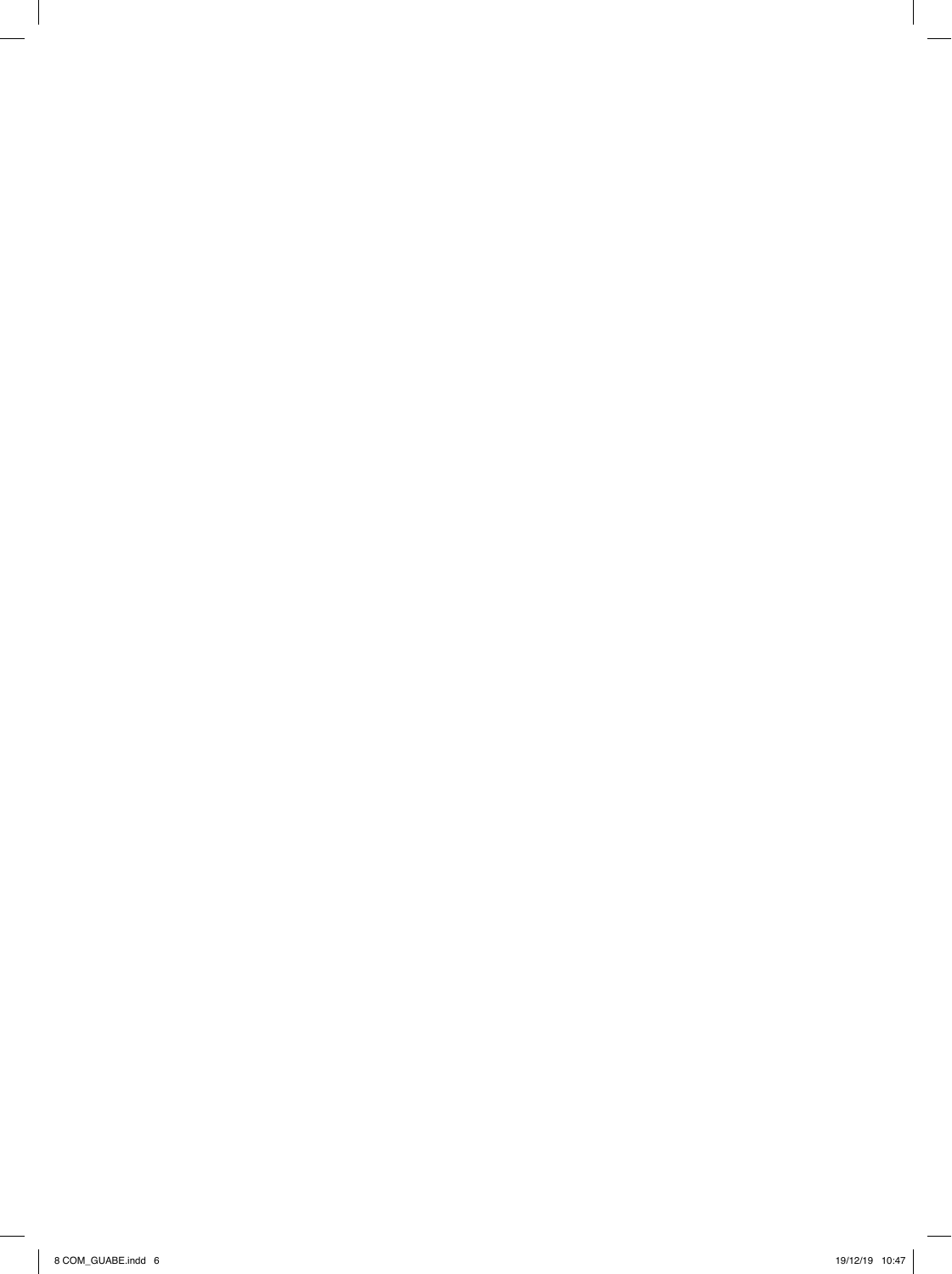# LA MINISTRA DE RELACIONES EXTERIORES DE GUATEMALA AL SECRETARIO DE LA CORTE INTERNACIONAL DE JUSTICIA

*[Texto original en español]*

#### Guatemala, 3 de agosto 2018. DEMIN 386-2018

Es para mí un honor dirigirme a usted, y referirme al Acuerdo Especial entre Guatemala y Belice para someter el Reclamo Territorial, Insular y Marítimo de Guatemala a la Corte Internacional de Justicia del 8 de diciembre de 2008, en su forma enmendada por el Protocolo de dicho Acuerdo, del 25 de mayo de 2015, cuyo texto certificado encontrará adjunto a esta misiva\*.1

Dado que de conformidad con el Artículo 6 de dicho Acuerdo Especial, el mismo entrará en vigor una vez ambas partes hayan realizado el intercambio de sus instrumentos de ratificación, me permito informarle que el pasado 30 de julio de 2018, Guatemala hizo entrega de su instrumento de ratificación al ilustrado Gobierno de Belice, mientras que Belice lo hizo el 24 de enero de 2017.

Con el acto arriba puntualizado, Guatemala ha agotado las formalidades que de conformidad con su derecho interno le correspondían y por consiguiente, a fin de dar cumplimiento al Artículo 8 del Acuerdo Especial en su forma enmendada, por medio de la presente notifico a su Excelencia en el término prescrito, el Acuerdo Especial y su Protocolo. El Gobierno de Guatemala — respetuoso de sus obligaciones internacionales — se encuentra en el proceso de dar cumplimiento al Artículo 102 de la Carta de las Naciones Unidas.

La notificación del ilustrado Gobierno de Belice de dicho Acuerdo Especial en su forma enmendada, una vez haya conducido su propio referendo, perfeccionará el otorgamiento del consentimiento de ambas partes para someter el diferendo en cuestión a la Corte y activará las estipulaciones jurisdiccionales y procedimentales del Acuerdo Especial en su forma enmendada, antes referido. El Gobierno de Belice ha expresado públicamente su voluntad de conducir dicho referendo el día 10 de abril de 2019.

*(Firmado)* Sandra Erica Jovel Polanco.

<sup>\*</sup> En las páginas 23 y 31 se han reproducido los textos del Acuerdo Especial y del Proto‑ colo.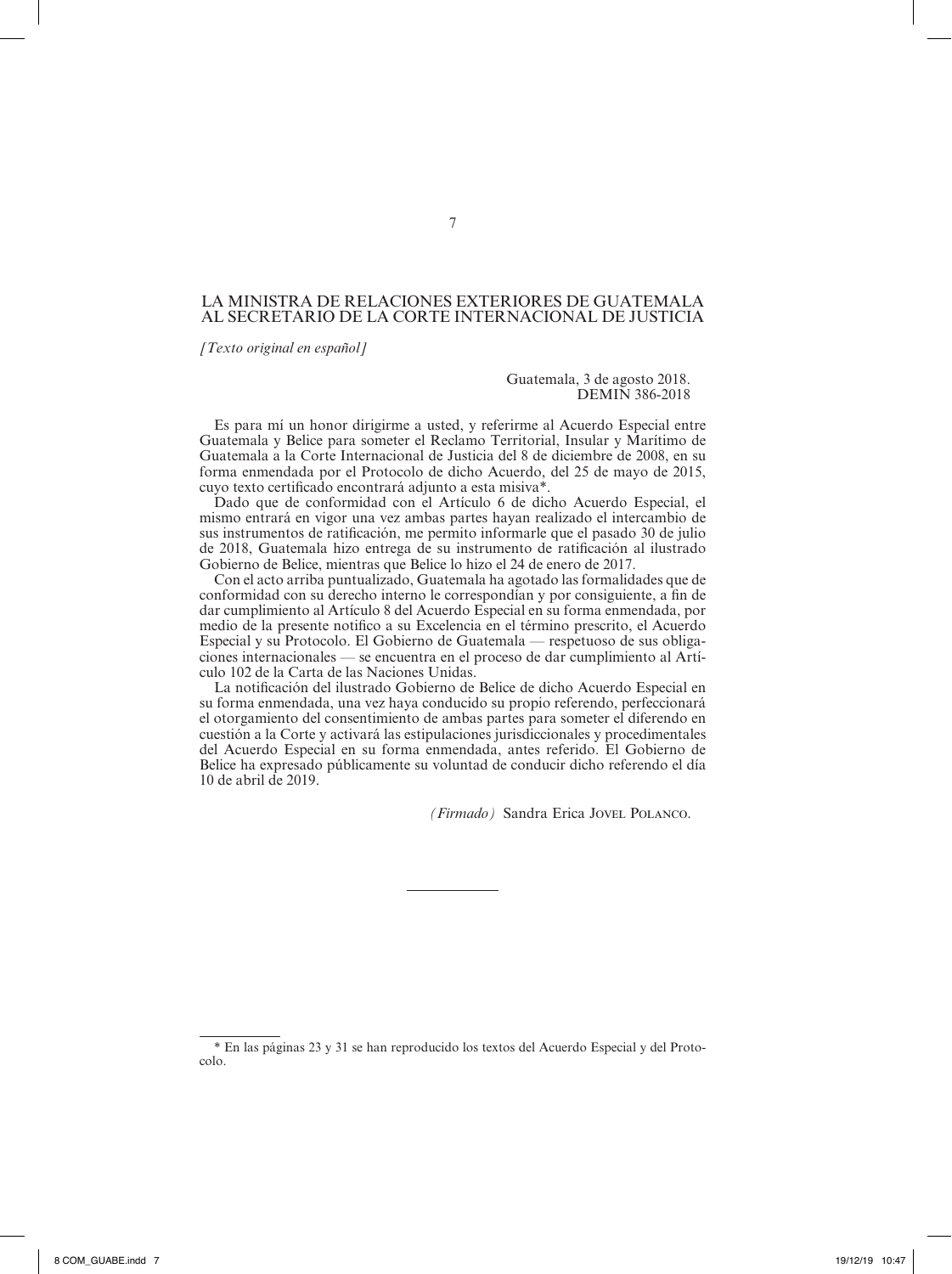# THE MINISTER FOR FOREIGN AFFAIRS OF GUATEMALA TO THE REGISTRAR OF THE INTERNATIONAL COURT OF JUSTICE

#### 7 June 2019.

I have the honor to address you in reference to the SPECIAL AGREEMENT BETWEEN GUATEMALA AND BELIZE TO SUBMIT THE TERRITO-RIAL, INSULAR AND MARITIME CLAIM OF GUATEMALA TO THE INTERNATIONAL COURT OF JUSTICE, in which both countries agreed to hold public referenda as required by the aforementioned agreement.

Pursuant to the result of the referendum held in Belize on May 8th of this year, the requirements to submit to this Honorable Court the dispute concerning the continental, insular and maritime claim of Guatemala against Belize have been met, having both Guatemala and Belize duly complied with their legal requirements as set forth by the aforementioned Agreement.

Hence, I also deem it appropriate to notify that the President of the Republic of Guatemala has appointed Mr. Jorge Skinner‑Klée Arenales as Agent and Mrs. Gladys Marithza Ruíz Sánchez de Vielman as Coagent to represent the Republic of Guatemala before the International Court of Justice, in the continental, insular and maritime claim against Belize.

*(Signed)* Sandra Erica Jovel Polanco.

#### THE AGENT OF GUATEMALA TO THE REGISTRAR OF THE INTERNATIONAL COURT OF JUSTICE

#### 7 June 2019.

I have the honor to address the International Court of Justice, through you, in relation to the matter between the Republic of Guatemala and Belize, now submitted to the Court by means of subsequent notifications by both Governments of the Special Agreement between Guatemala and Belize to submit Guatemala's Territorial, Insular and Maritime Claim to the International Court of Justice and its Protocol.

In that regard, I allow myself to supplement the letter presented to you on, and dated June 7th 2019, signed and delivered by H.E. the Minister for Foreign Affairs of Guatemala, Ambassador Sandra Erica Jovel Polanco, by means of which the Republic of Guatemala communicated to the Court the names of its Agent and Co-agent, with the address that it has fixed for all communications concerning the above identified Special Agreement:

Embassy of the Republic of Guatemala in the Kingdom of the Netherlands De Ruijterstraat 36 2518AS The Hague The Netherlands

*(Signed)* Jorge Skinner-Klée Arenales.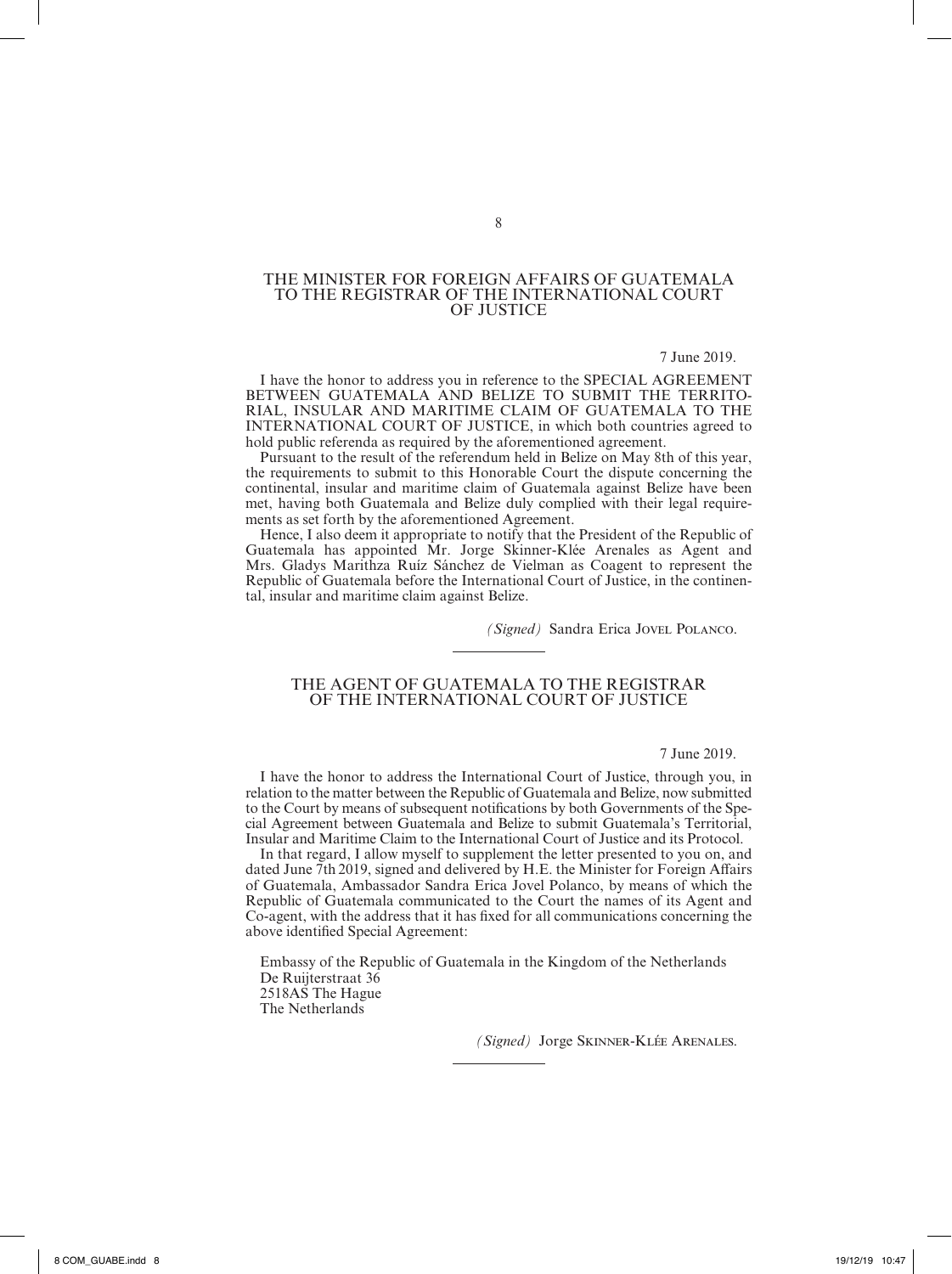# LA MINISTRE DES AFFAIRES ÉTRANGÈRES DU GUATEMALA AU GREFFIER DE LA COUR INTERNATIONALE DE JUSTICE

# *[Traduction]*

#### Le 7 juin 2019.

J'ai l'honneur de me référer au COMPROMIS ENTRE LE GUATEMALA ET LE BELIZE VISANT À SOUMETTRE LA REVENDICATION TERRITO-RIALE, INSULAIRE ET MARITIME DU GUATEMALA À LA COUR INTERNATIONALE DE JUSTICE et conformément aux prescriptions duquel chacun des deux Etats s'est engagé à organiser un référendum à cet effet.

Compte tenu du résultat du référendum organisé au Belize le 8 mai dernier, les conditions sont réunies pour que soit soumis à la Cour le différend entre le Guate– mala et le Belize concernant la revendication territoriale, insulaire et maritime du Guatemala, les deux Etats s'étant dûment acquittés des obligations juridiques que leur imposait le compromis.

En conséquence, je crois également utile de vous informer que le président de la République du Guatemala a désigné M. Jorge Skinner-Klée Arenales en qualité d'agent et Mme Gladys Marithza Ruíz Sánchez de Vielman en qualité de coagent pour représenter devant la Cour la République du Guatemala dans le cadre du différend terrestre, insulaire et maritime qui oppose celle-ci au Belize.

*(Signé)* Sandra Erica Jovel Polanco.

# L'AGENT DU GUATEMALA AU GREFFIER DE LA COUR INTERNATIONALE DE JUSTICE

*[Traduction]*

#### Le 7 juin 2019.

J'ai l'honneur de m'adresser, par votre intermédiaire, à la Cour internationale de Justice au sujet de l'affaire entre la République du Guatemala et le Belize, qui a été soumise à la Cour au moyen de notifications successives, par les deux gouverne‑ ments, du compromis conclu entre ces deux Etat afin de soumettre la revendication territoriale, insulaire et maritime du Guatemala à la Cour, et de son protocole.

A cet égard, je me permets de compléter par la présente la lettre en date du 7 juin 2019 de S. Exc. Mme Sandra Erica Jovel Polanco, ministre des affaires étrangères du Guatemala — qui vous l'a elle‑même remise —, par laquelle la République du Guatemala a communiqué à la Cour les noms de son agent et de son coagent, ainsi que l'adresse établie pour toute communication relative au compromis susmen tionné :

Ambassade de la République du Guatemala au Royaume des Pays‑Bas De Ruijterstraat 36 2518AS La Haye Pays‑Bas

*(Signé)* Jorge Skinner-Klée Arenales.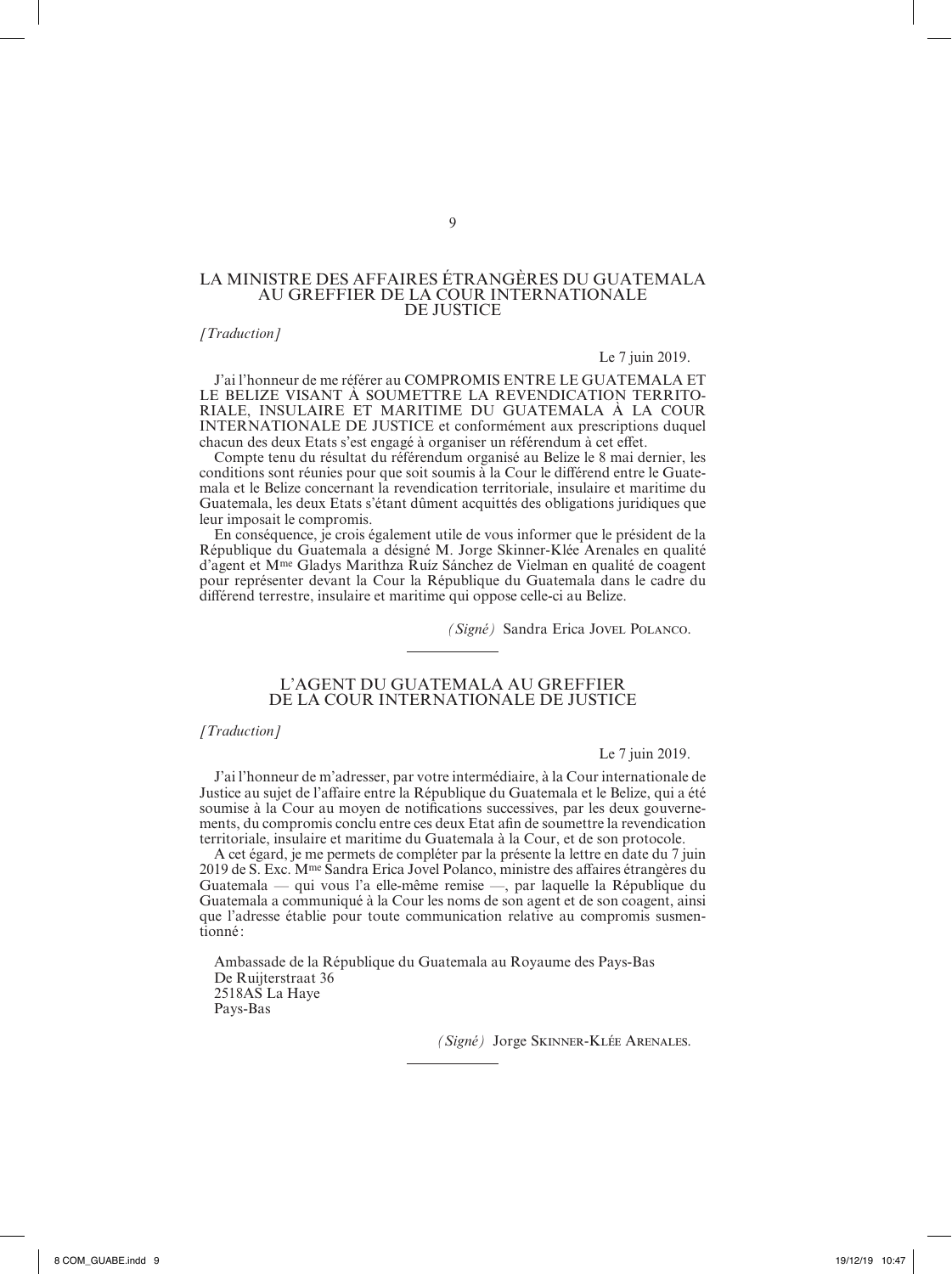#### THE AMBASSADOR OF BELIZE TO THE KINGDOM OF THE NETHERLANDS TO THE REGISTRAR OF THE INTERNATIONAL COURT OF JUSTICE

7 June 2019.

I have the distinct honour to convey to you the attached letter and attachments from the Minister for Foreign Affairs of Belize, Honourable Wilfred Peter Elrington, dated 7 June 2019 and referenced FA/SORG/LM/06/19 (56).

The letter and its attachments are in regard to developments related to the "Special Agreement between Belize and Guatemala to submit Guatemala's Terri‑ torial, Insular and Maritime Claim to the International Court of Justice" dated 8 December 2008, as amended by the Protocol thereto dated 25 May 2015.

*(Signed)* Dylan Vernon.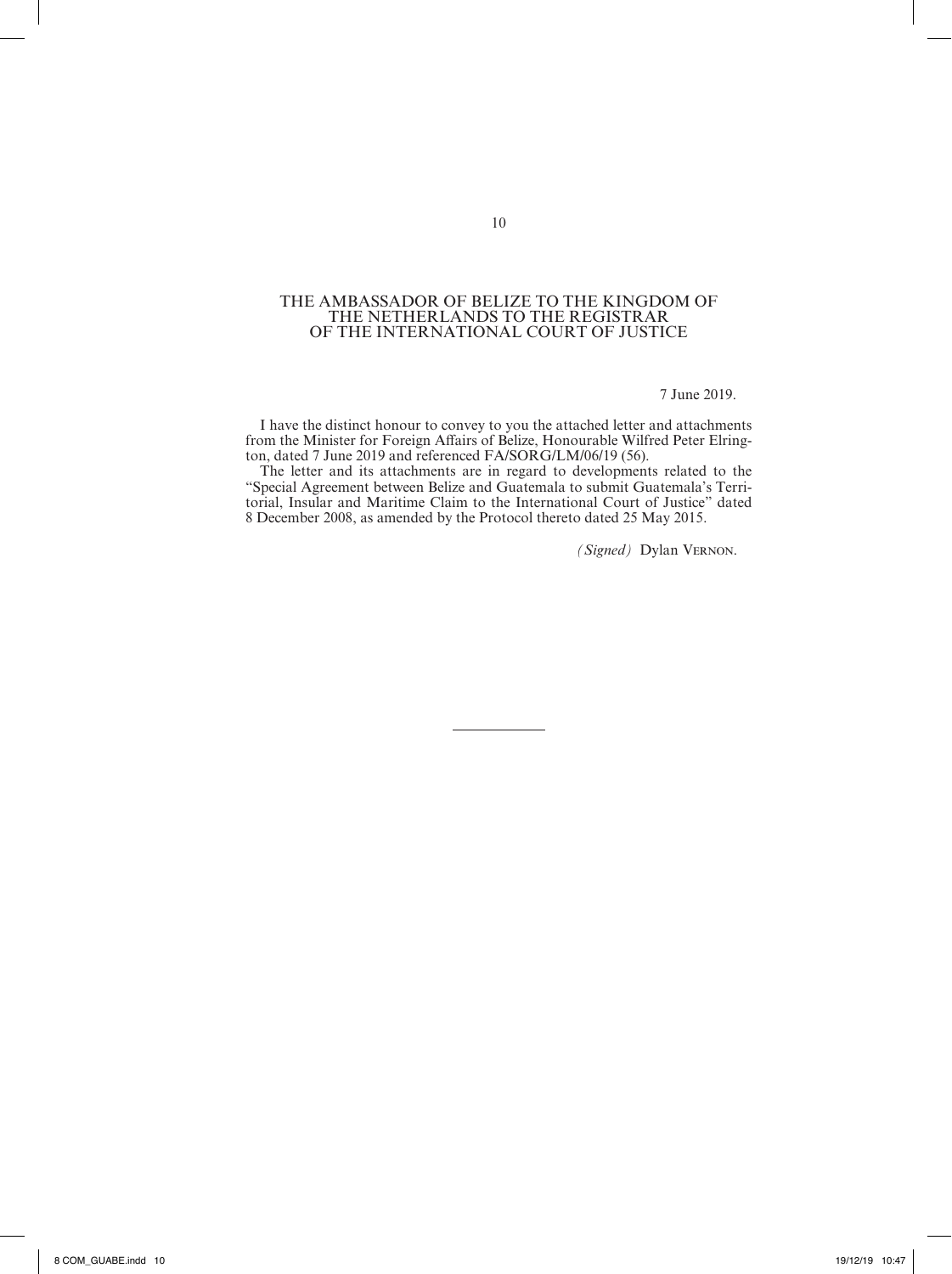#### L'AMBASSADEUR DU BELIZE AUPRES DU ROYAUME DES PAYS-BAS AU GREFFIER DE LA COUR INTERNATIONALE DE JUSTICE

*[Traduction]*

Le 7 juin 2019.

J'ai l'honneur de vous faire tenir ci-joint la lettre (avec annexes) n° FA/SORG/ LM/06/19 (56) en date du 7 juin 2019 de S. Exc. M. Wilfred Peter Elrington, ministre des affaires étrangères du Belize.

La lettre et ses annexes concernent des éléments nouveaux afférents au compromis conclu le 8 décembre 2008 entre le Belize et le Guatemala, visant à soumettre la revendication territoriale, insulaire et maritime du Guatemala à la Cour internationale de Justice, tel que modifié par le protocole y relatif en date du 25 mai 2015.

*(Signé)* Dylan Vernon.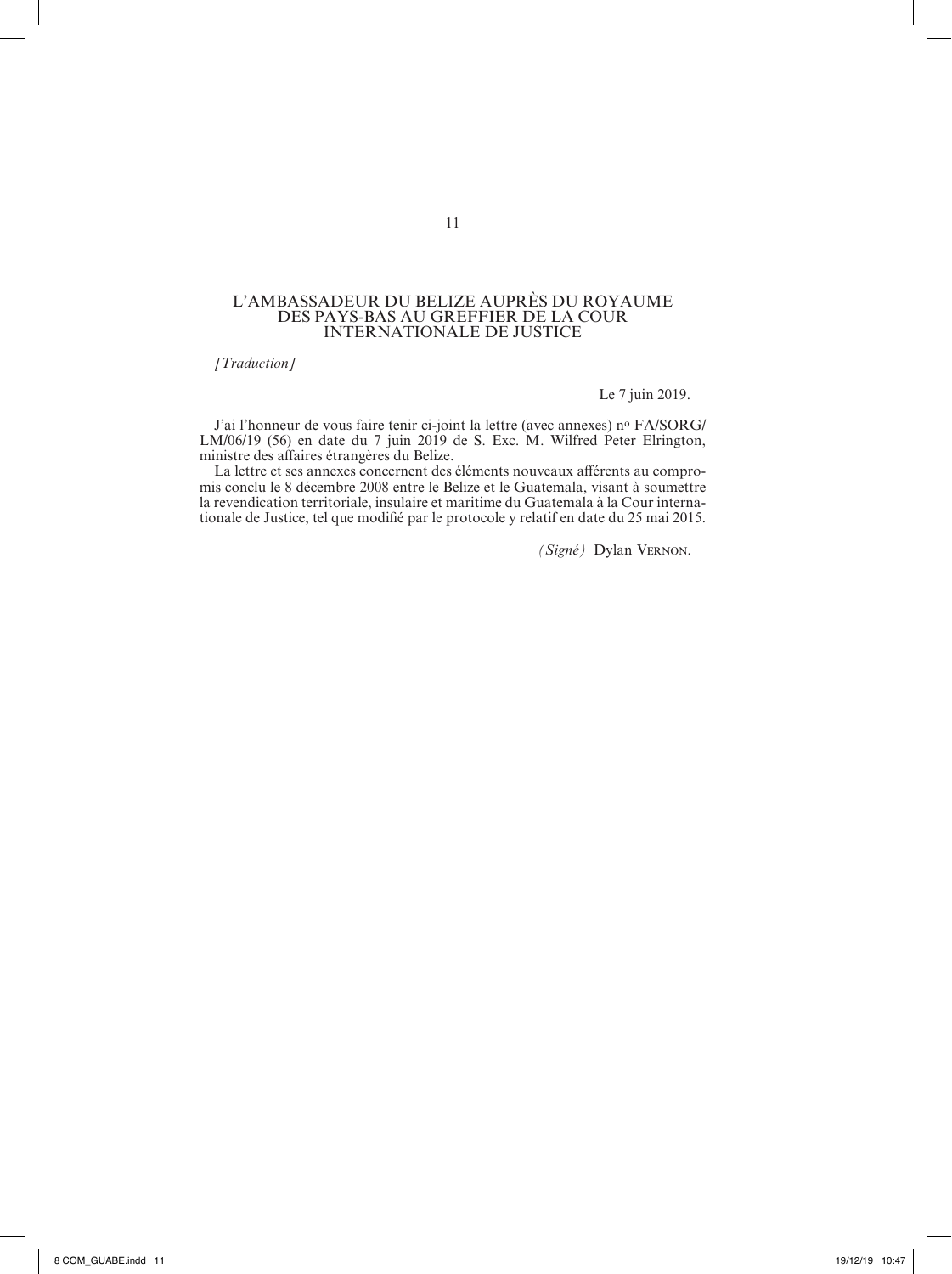# THE MINISTER FOR FOREIGN AFFAIRS OF BELIZE TO THE REGISTRAR OF THE INTERNATIONAL COURT OF JUSTICE

# 7 June 2019.

I have the honour to refer to the Special Agreement between Belize and Guate‑ mala to submit Guatemala's territorial, insular and maritime claim to the International Court of Justice dated 8 December 2008, as amended by the Protocol thereto dated 25 May 2015. In accordance with Article 7 of the Special Agreement, on 8 May 2019 Belize submitted to a referendum the decision to bring to the International Court of Justice the final settlement of the dispute with Guatemala. I am pleased to inform you that Belize's electors approved submission of the dispute to the Court.

Accordingly, pursuant to its Article 8, I hereby duly notify your Excellency of the Special Agreement. Enclosed with this letter are copies of the Special Agreement and of the Protocol, together with copies of the instruments by exchange of which the Special Agreement as amended by the Protocol entered into force. I hereby certify that the enclosed documents are true copies of the originals.

Following the notification by the Republic of Guatemala by letters dated 15 May 2018 and 3 August 2018 concerning the referendum held in Guatemala, of which letters you informed Belize by your letters of 18 May 2018 and 24 August 2018, respectively, the present letter notifies you of the Parties' perfected consent to the jurisdiction of the Court. It furthermore activates the procedural provisions of the Special Agreement, in particular those in Article 3 (2).

Pursuant to Article 40 (3) of the Rules of Court, I have the further honour to inform you that for the conduct of the proceedings, the Government of Belize hereby appoints H.E. Ambassador Assad Shoman as Agent for Belize and H.E. Ambassador Alexis Rosado as Co-Agent. Their address for service is the Embassy of Belize to the Kingdom of the Netherlands, Boulevard Brand W[h]itlock 87-93, 1200 Brussels, Belgium. Their email addresses are TheAgent@ mfa.gov.bz and CoAgent@mfa.gov.bz respectively.

*(Signed)* Wilfred Peter Elrington.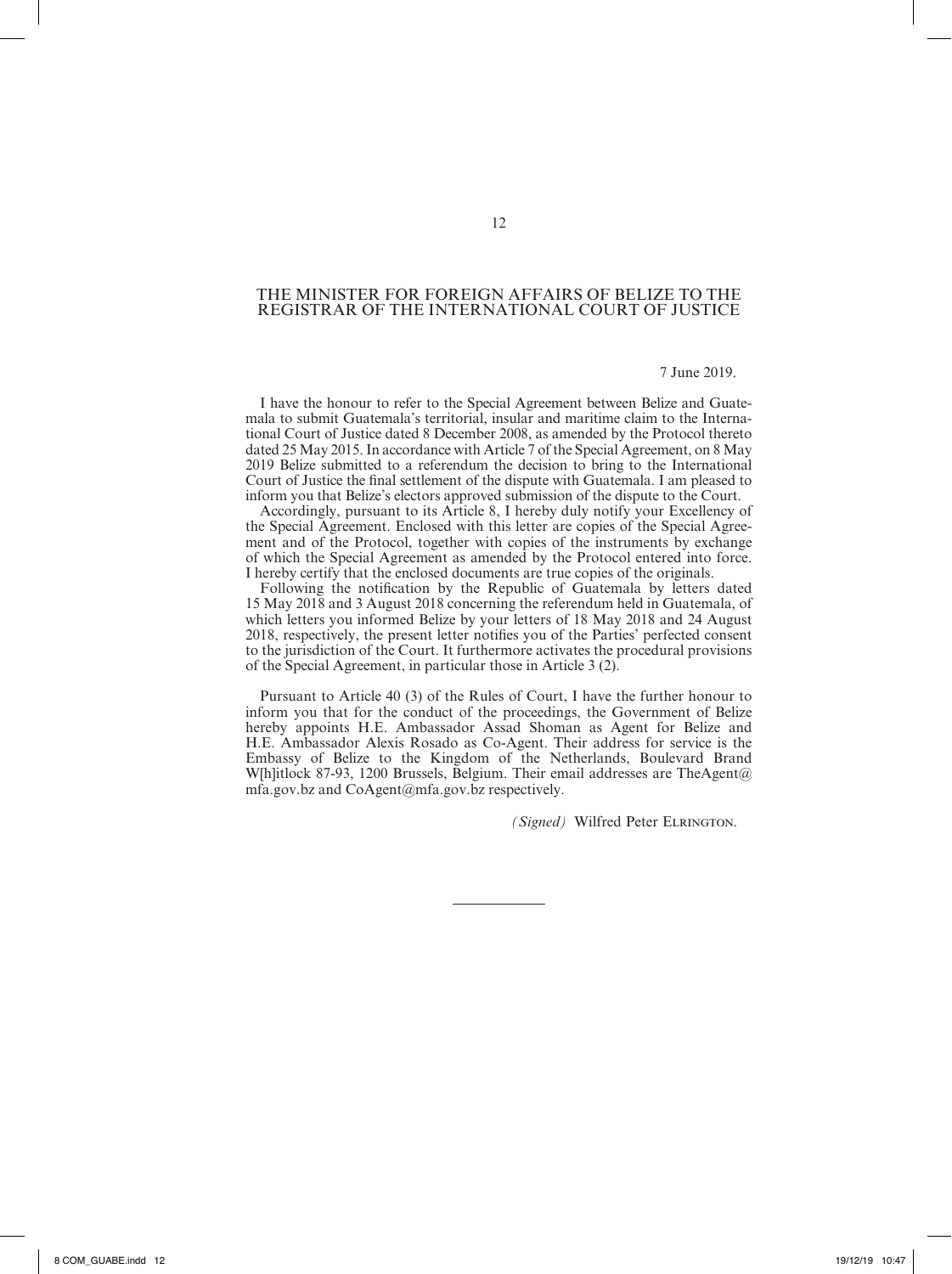# LE MINISTRE DES AFFAIRES ÉTRANGÈRES DU BELIZE AU GREFFIER DE LA COUR INTERNATIONALE DE JUSTICE

*[Traduction]*

Le 7 juin 2019.

J'ai l'honneur de me référer au compromis conclu le 8 décembre 2008 entre le Belize et le Guatemala, visant à soumettre la revendication territoriale, insulaire et maritime du Guatemala à la Cour internationale de Justice, tel que modifié par le protocole y relatif en date du 25 mai 2015. Conformément à l'article 7 du compromis, le Belize a, le 8 mai 2019, soumis à référendum la décision de confier à la Cour internationale de Justice le règlement définitif du différend qui l'oppose au Guatemala. J'ai le plaisir de vous informer que la population du Belize a approuvé cette décision.

La présente lettre a donc pour objet de vous notifier le compromis, conformément aux prescriptions de son article 8. Elle s'accompagne de copies du compromis et du protocole, ainsi que des instruments de ratification dont l'échange a entraîné l'entrée en vigueur du compromis tel que modifié par le protocole. Je certifie par la présente que les documents annexés sont des copies conformes aux originaux.

Comme suite aux lettres en date du 15 mai 2018 et du 3 août 2018 de la République du Guatemala concernant le référendum organisé dans cet Etat — communications transmises au Belize par vos lettres des 18 mai 2018 et 24 août 2018, res‑ pectivement —, la présente a pour objet de vous informer que le consentement des parties à la compétence de la Cour se trouve maintenant établi. Elle déclenche en outre l'application des dispositions procédurales du compromis, notamment celles contenues dans le paragraphe 2 de son article 3.

Conformément au paragraphe 3 de l'article 40 du Règlement de la Cour, j'ai également l'honneur de vous faire savoir que, aux fins de la procédure, le Gouvernement du Belize désigne par la présente S. Exc. M. Assad Shoman en qualité d'agent et S. Exc. M. Alexis Rosado en qualité de coagent. Toute communication à leur intention doit être envoyée à l'ambassade du Belize au Royaume des Pays-Bas, boulevard Brand Witlock 87-93, 1200 Bruxelles (Belgique), ou par courriel adressé, respectivement, à TheAgent@mfa.gov.bz et CoAgent@mfa.gov.bz.

*(Signé)* Wilfred Peter Elrington.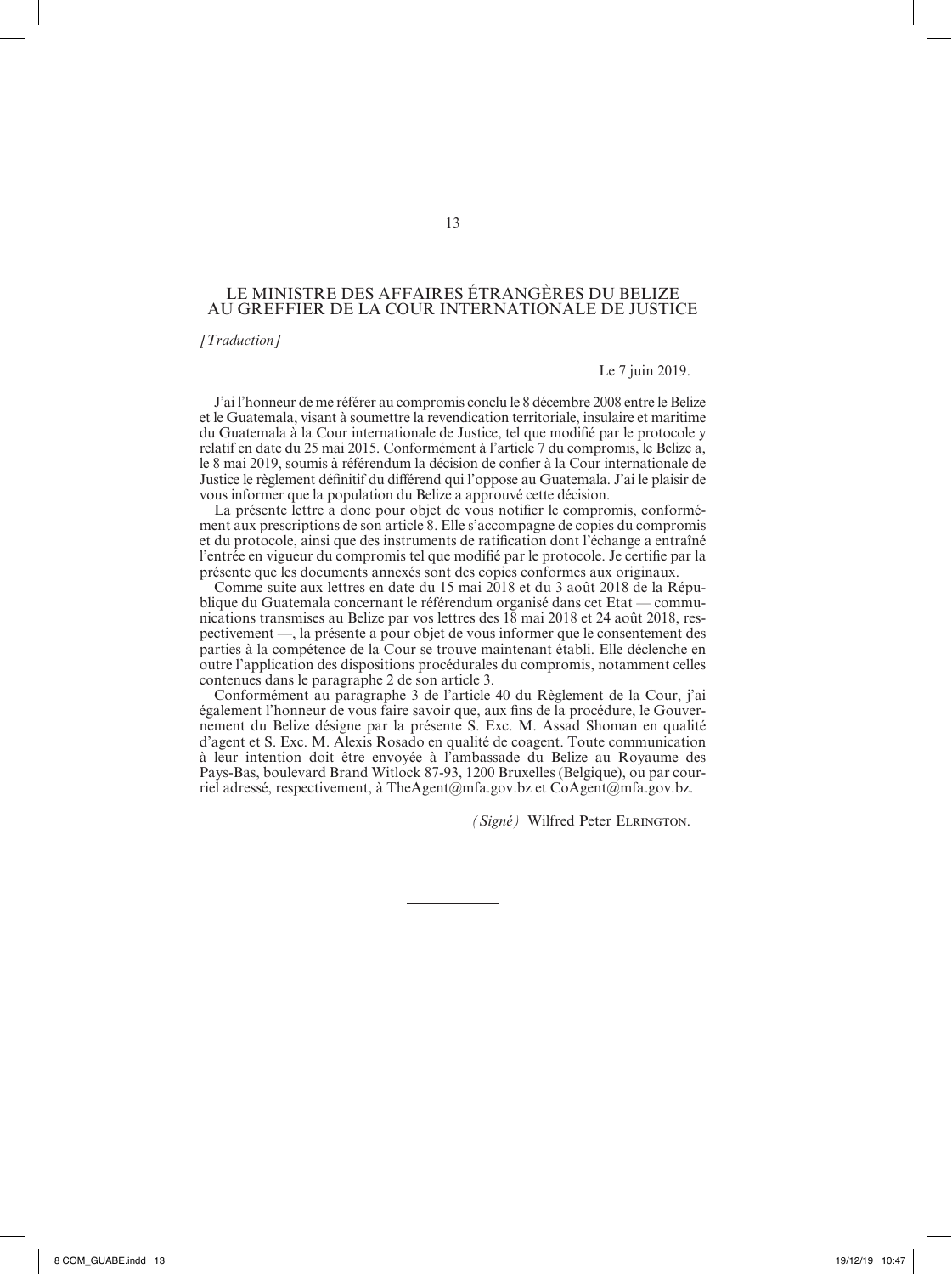# LIST OF ANNEXES

- *Annex 1.* Special Agreement between Belize and Guatemala to submit Guatemala's territorial, insular and maritime claim to the International Court of Justice\* *Annex 2.* Protocol to the Special Agreement between Belize and Guatemala to submit Guatemala's territorial insular and maritime claim to the International Court of Justice\* *Annex 3.* Instrument of Ratification of Guatemala, dated 19 December 2016, concerning the Protocol\*\* *Annex 4.* Instrument of Ratification of Belize, dated 4 January 2017, concerning the Special Agreement\*\* *Annex 5.* Instrument of Ratification of Belize, dated 4 January 2017, concerning the Protocol\*\*
- *Annex 6.* Note Verbale No. 039 dated 19 January 2017 to the Embassy of the Republic of Guatemala in Belize from the Ministry for Foreign Affairs of Belize\*\*
- *Annex 7.* Note Verbale No. 125/2017 dated 27 April 2017 to the Ministry for Foreign Affairs of Belize from the Embassy of the Republic of Guatemala in Belize\*\*
- *Annex 8.* Instrument of Ratification of Guatemala, dated 2 July 2018, concerning the Special Agreement\*\*
- *Annex 9.* Note Verbale No. DITRAI‑738‑2018 dated 30 July 2018 to the Embassy of Belize in Guatemala from the Ministry for Foreign Affairs of the Republic of Guatemala\*\*

<sup>\*</sup> The texts of the Special Agreement and Protocol are reproduced on pages 16 and 26 respectively.

<sup>\*\*</sup> Annexes not reproduced in print version, but available in electronic version on the Court's website (http://www.icj-cij.org, under "cases").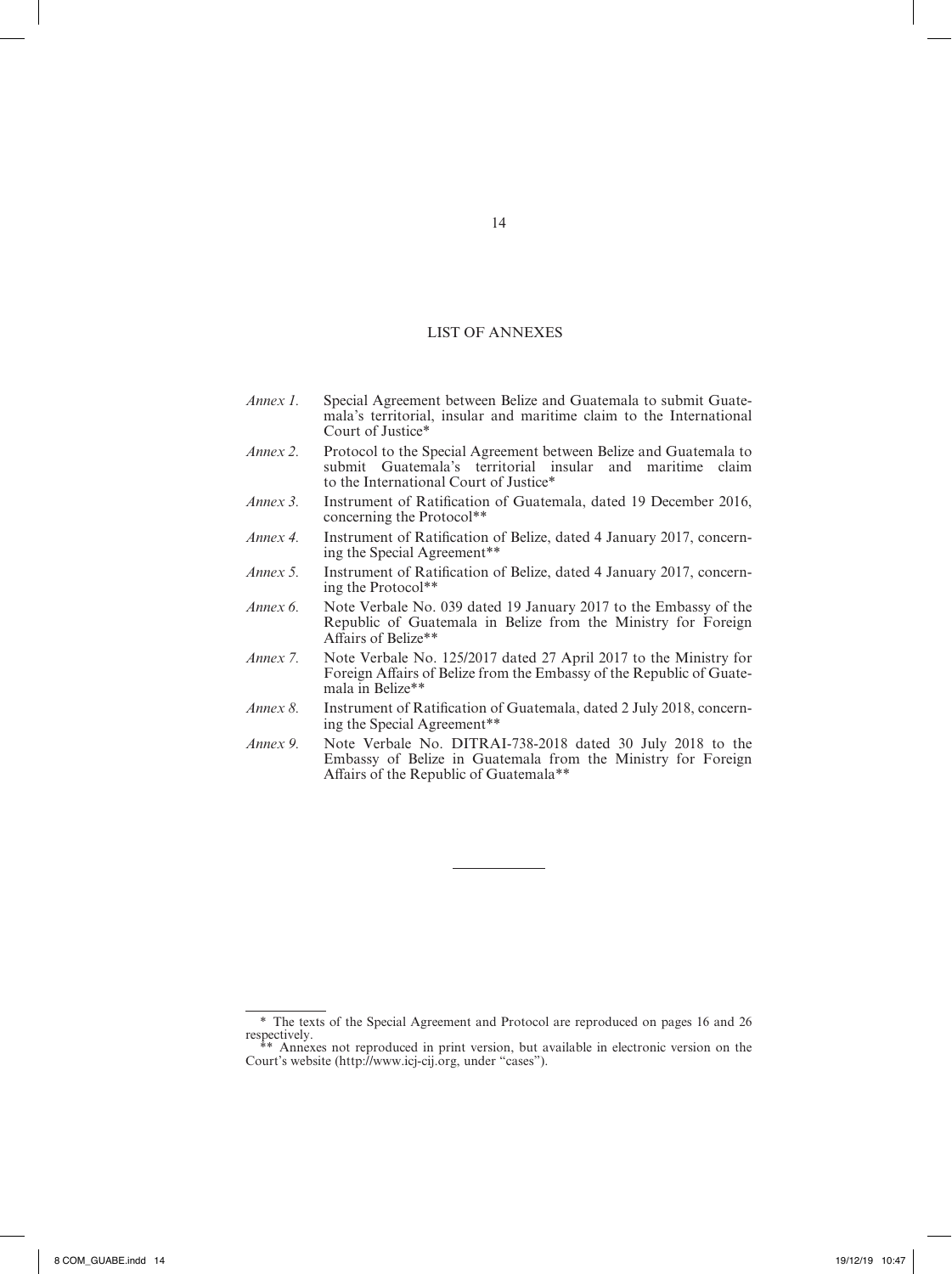# LISTE DES ANNEXES1\*

#### *[Traduction]*

- *Annexe 1.* Compromis entre le Belize et le Guatemala visant à soumettre la revendication territoriale, insulaire et maritime du Guatemala à la Cour internationale de Justice\*
- *Annexe 2.* Protocole au compromis entre le Belize et le Guatemala visant à soumettre la revendication territoriale, insulaire et maritime du Guatemala à la Cour internationale de Justice\*
- *Annexe 3.* Instrument de ratification du protocole par le Guatemala, 19 décembre 2016\*\*
- *Annexe 4.* Instrument de ratification du compromis par le Belize, 4 janvier 2017\*\*
- *Annexe 5.* Instrument de ratification du protocole par le Belize, 4 janvier 2017\*\*
- *Annexe 6.* Note verbale no 039 en date du 19 janvier 2017 adressée à l'ambassade de la République du Guatemala au Belize par le ministère des affaires étrangères du Belize\*\*
- *Annexe* 7. Note verbale nº 125/2017 en date du 27 avril 2017 adressée au ministère des affaires étrangères du Belize par l'ambassade de la République du Guatemala au Belize\*\*
- *Annexe 8.* Instrument de ratification du compromis par le Guatemala, 2 juillet 2018\*\*
- *Annexe 9.* Note verbale no DITRAI-738-2018 en date du 30 juillet 2018 adressée à l'ambassade du Belize au Guatemala par le ministère des affaires étrangères de la République du Guatemala\*\*

<sup>\*</sup> Les textes du compromis et du protocole sont reproduits respectivement aux pages 17 et 27.

<sup>\*\*</sup> Annexes non reproduites en version papier, mais disponibles en version électronique sur le site Internet de la Cour (http://www.icj-cij.org, onglet «affaires »).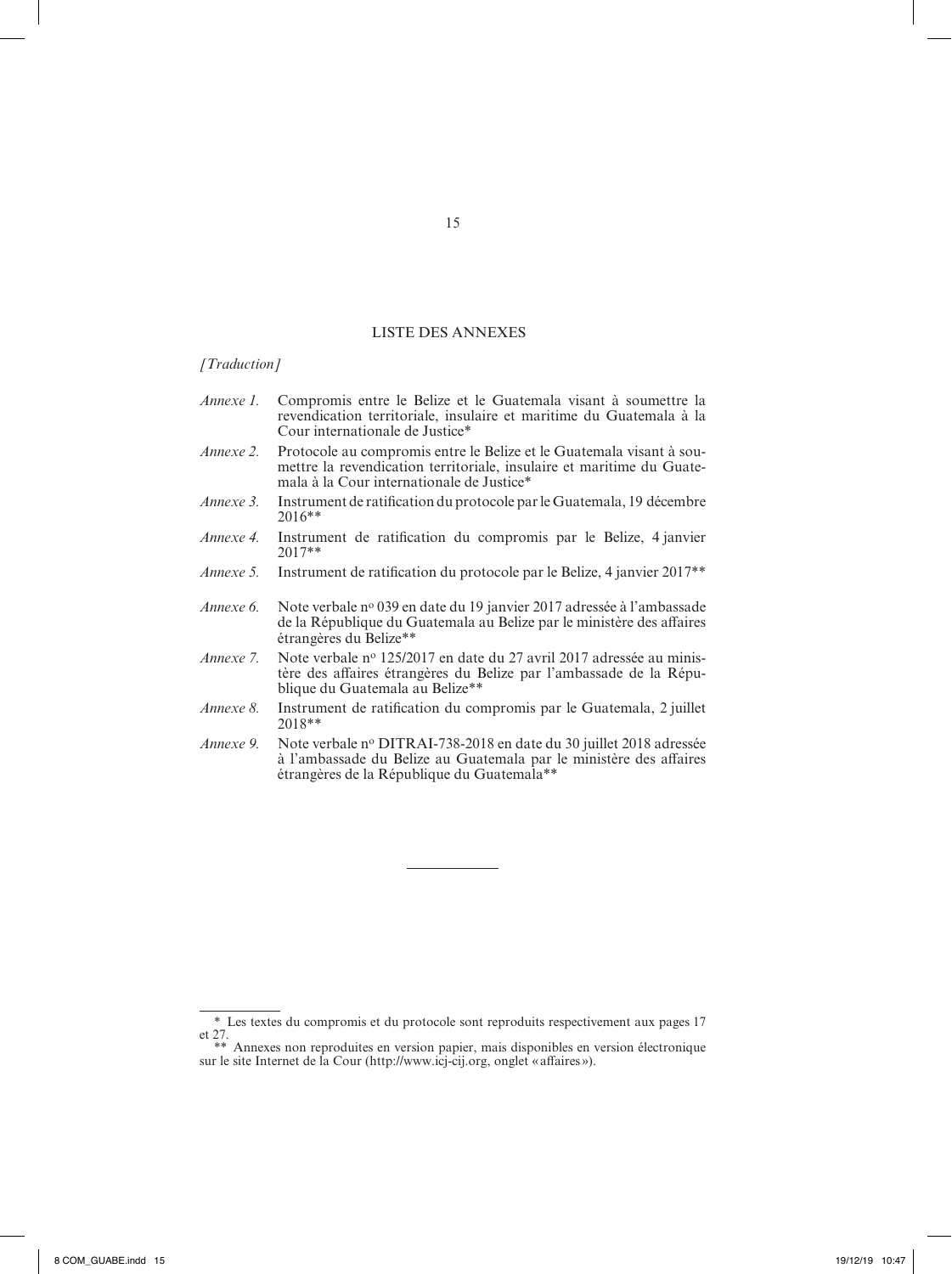### SPECIAL AGREEMENT BETWEEN BELIZE AND GUATEMALA TO SUBMIT GUATEMALA'S TERRITORIAL, INSULAR AND MARITIME CLAIM TO THE INTERNATIONAL COURT OF JUSTICE

# *[Original English text]*

The Government of Belize and the Government of the Republic of Guatemala (hereinafter "the Parties");

*Wishing* to finally put an end to any and all differences regarding their respective land and insular territories and their maritime areas;

*Bearing in mind* the recommendation of the Secretary-General of the Organization of American States of November 19, 2007, based on Article 5 of the "Agreement on a Framework for Negotiations and Confidence‑Building Measures between Belize and Guatemala" of September 7, 2005, that the Parties submit the dispute to the International Court of Justice;

*Whereas* said recommendation has been formally accepted by both Parties, subject to the approval of their citizens in national referenda;

# *Have agreed as follows:*

#### *Article 1*

Pursuant to Article 36 (1) of the Statute of the International Court of Justice (hereinafter, the "Court"), the Parties agree to submit to the Court the dispute described in Article 2 of this Special Agreement.

#### *Article 2*

The Parties request the Court to determine in accordance with applicable rules of international law as specified in Article 38 (1) of the Statute of the Court any and all legal claims of Guatemala against Belize to land and insular territories and to any maritime areas pertaining to these territories, to declare the rights therein of both Parties, and to determine the boundaries between their respective territories and areas.

#### *Article 3*

- 1. The procedure shall consist of two stages; one for presentation of written pleadings and another for oral hearings.
- 2. The Parties request that the Court authorize the following written procedure:
	- *(a)* The Government of Guatemala shall submit a Memorial within twelve months of the date on which this Special Agreement was notified to the Registrar of the Court;
	- *(b)* The Government of Belize shall submit a Counter-Memorial within twelve months of the date on which it was notified of the submission and contents of the Memorial presented by Guatemala;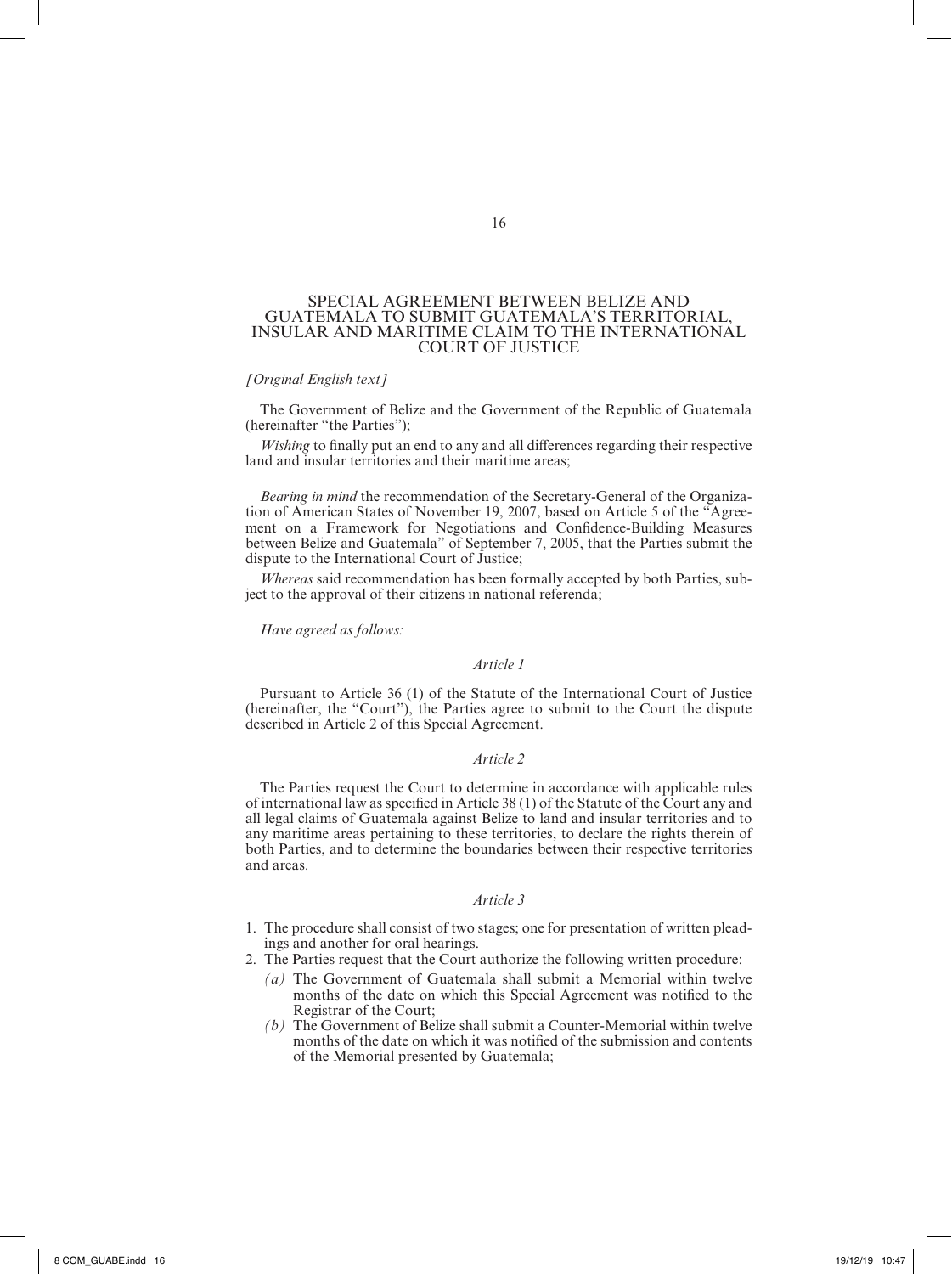#### COMPROMIS ENTRE LE BELIZE ET LE GUATEMALA VISANT À SOUMETTRE LA REVENDICATION TERRITORIALE, INSULAIRE ET MARITIME DU GUATEMALA À LA COUR INTERNATIONALE DE JUSTICE

#### *[Traduction établie à partir de la version anglaise]*

Le Gouvernement du Belize et le Gouvernement de la République du Guatemala (ci‑après « les parties»);

*Désireux* de mettre définitivement un terme à l'ensemble de leurs divergences relatives à leurs territoires terrestres et insulaires ainsi qu'à leurs espaces maritimes respectifs;

*Ayant à l'esprit* la recommandation du secrétaire général de l'Organisation des Etats américains du 19 novembre 2007, fondée sur l'article 5 de l'«accord sur un cadre de négociation et des mesures d'instauration de la confiance entre le Belize et le Guatemala» du 7 septembre 2005, tendant à ce que les parties soumettent le différend à la Cour internationale de Justice ;

*Attendu* que ladite recommandation a été officiellement acceptée par les deux parties, sous réserve que leurs ressortissants l'approuvent dans le cadre de référendums nationaux ;

*Sont convenus de ce qui suit:*

#### *Article premier*

Conformément au paragraphe 1 de l'article 36 du Statut de la Cour internationale de Justice (ci-après la «Cour »), les parties conviennent de soumettre à celle-ci le différend décrit à l'article 2 du présent compromis.

#### *Article 2*

Les parties prient la Cour de se prononcer, conformément aux règles applicables du droit international telles que précisées au paragraphe 1 de l'article 38 de son Statut, sur l'ensemble des revendications juridiques que le Guatemala fait valoir à l'encontre du Belize sur certains territoires terrestres et insulaires, ainsi que sur tout espace maritime généré par ceux-ci, de dire quels sont les droits des deux parties sur ces territoires et espaces, et d'en déterminer les limites respectives.

#### *Article 3*

- 1. La procédure comportera deux étapes, l'une consistant en la présentation d'écritures et l'autre, en la tenue d'audiences.
- 2. Les parties prient la Cour d'autoriser la procédure écrite ci-après:
	- *a)* le Gouvernement du Guatemala déposera un mémoire dans un délai de douze mois à compter de la date à laquelle le présent compromis aura été notifié au greffier de la Cour;
	- *b)* le Gouvernement du Belize déposera un contre-mémoire dans un délai de douze mois à compter de la date à laquelle il aura été avisé du dépôt et du contenu du mémoire du Guatemala ;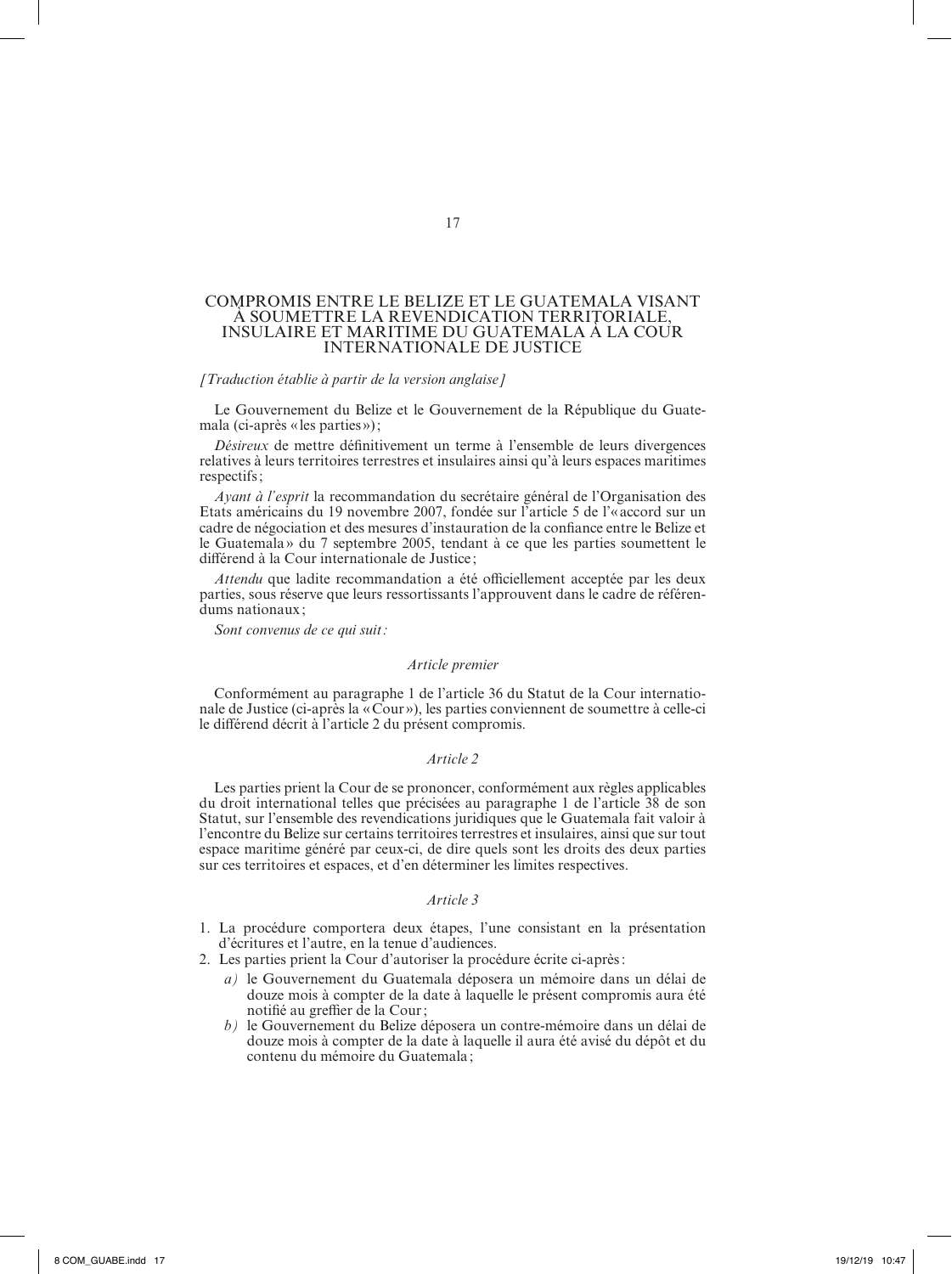- *(c)* The Government of Guatemala may submit a Reply within six months of the date on which it was notified of the submission and contents of the Counter‑Memorial;
- *(d)* The Government of Belize may submit its Rejoinder within six months of the date on which it was notified of the submission and contents of Guatemala's Reply;
- *(e)* The Court may, ex officio or if both Parties so agree, prescribe or authorize the presentation of additional pleadings.
- 3. The Court may extend these deadlines at the request of either of the Parties.
- 4. The foregoing provisions are without prejudice to any question as to the burden of proof which might arise.
- 5. All other procedural matters shall be governed by the provisions of the Statute and Rules of the Court.

The Parties may submit their cases in the English or Spanish languages, provided that any pleadings or documents submitted in Spanish shall be accompanied by a translation into English.

# *Article 5*

The Parties shall accept the decision of the Court as final and binding, and undertake to comply with and implement it in full and in good faith. In particular, the Parties agree that, within three months of the date of the Judgment of the Court, they will agree on the composition and Terms of Reference of a Bi‑national Commission to carry out the demarcation of their boundaries in accordance with the decision of the Court. If such agreement is not reached within three months, either Party may request the Secretary-General of the Organization of American States to appoint the members of the Bi‑national Commission and to prescribe its Terms of Reference, after due consultation with the Parties.

#### *Article 6*

This Special Agreement shall enter into force upon the exchange of instruments of ratification, and remain in force unless and until terminated by agreement of the Parties.

#### *Article 7*

- 1. The Parties commit themselves to undertake the procedures set forth in their respective national systems to submit to referenda the decision to bring to the International Court of Justice the final settlement of the territorial dispute.
- 2. The referenda shall take place simultaneously in both countries on a date to be agreed between the Parties.
- 3. The question to be submitted to referenda shall be:

"Do you agree that any legal claim of Guatemala against Belize relating to land and insular territories and to any maritime areas pertaining to these territories should be submitted to the International Court of Justice for final settlement and that it determine finally the boundaries of the respective territories and areas of the Parties?"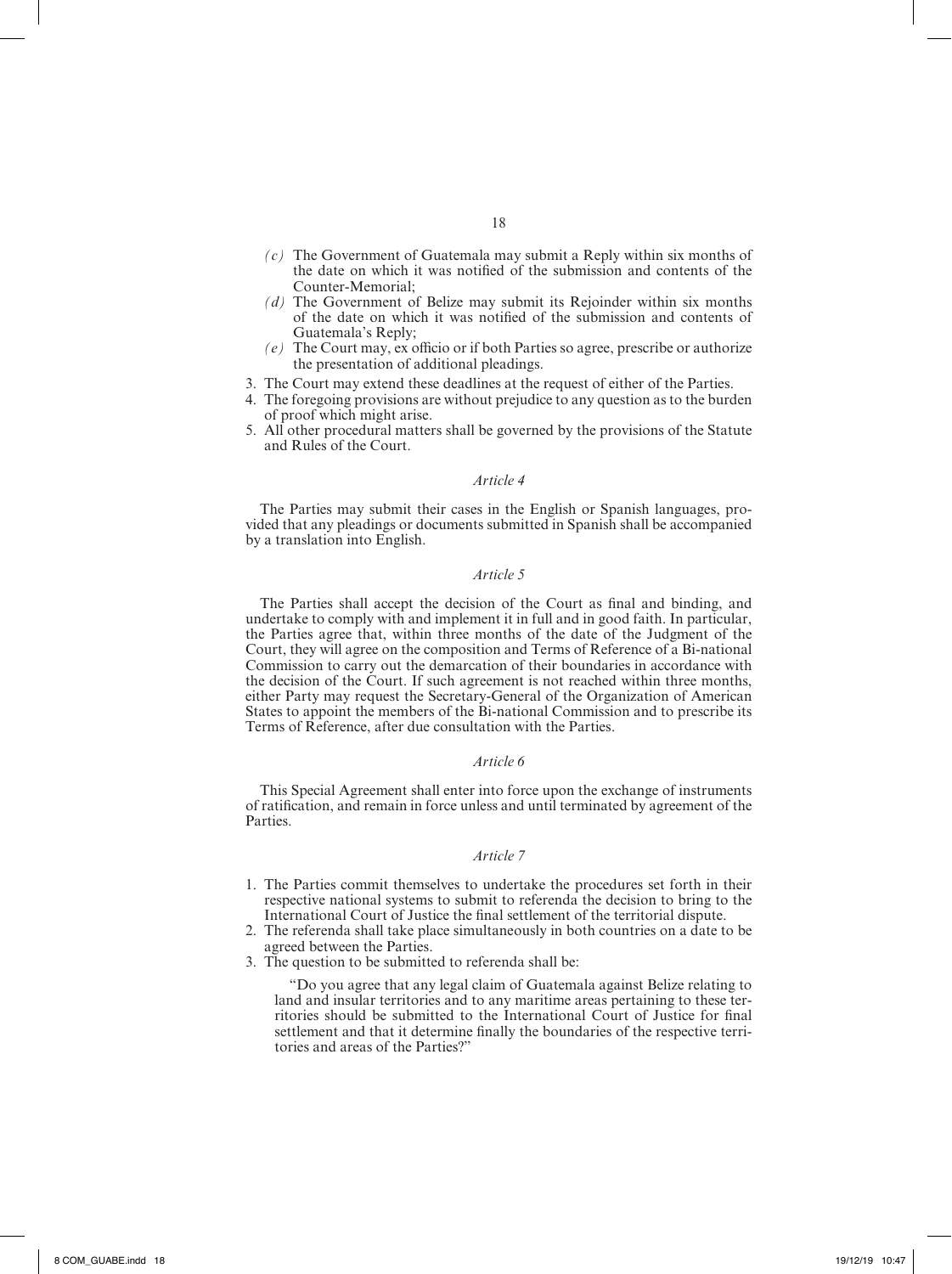- *c)* le Gouvernement du Guatemala pourra soumettre une réplique dans un délai de six mois à compter de la date à laquelle il aura été avisé du dépôt et du contenu du contre-mémoire ;
- *d)* le Gouvernement du Belize pourra soumettre une duplique dans un délai de six mois à compter de la date à laquelle il aura été avisé du dépôt et du contenu de la réplique du Guatemala ;
- *e*) la Cour pourra, d'office ou à la demande conjointe des deux parties, prescrire ou autoriser la présentation de pièces additionnelles.
- 3. La Cour pourra proroger ces délais à la demande de l'une ou l'autre des parties.
- 4. Les dispositions qui précèdent sont sans préjudice de toute question qui pourrait se poser quant à la charge de la preuve.
- 5. Toutes les autres questions de procédure seront régies par les dispositions du Statut et du Règlement de la Cour.

Les parties pourront faire valoir leur argumentation en anglais ou en espagnol, à condition que tout exposé ou document soumis en espagnol soit accompagné d'une traduction anglaise.

# *Article 5*

Les parties accepteront la décision de la Cour comme définitive et obligatoire, et s'engagent à s'y conformer ainsi qu'à l'exécuter pleinement et de bonne foi. Elles conviennent en particulier de s'entendre, dans un délai de trois mois à compter de la date de l'arrêt de la Cour, sur la composition et le mandat d'une commission binationale chargée de procéder à la démarcation de leurs frontières conformément à la décision de la Cour. Si elles ne parviennent pas à un tel accord dans les trois mois, les parties pourront l'une et l'autre demander au secrétaire général de l'Organisation des Etats américains de désigner les membres de la commission binationale et de définir le mandat de celle-ci, après les avoir dûment consultées.

#### *Article 6*

Le présent compromis prendra effet une fois intervenu l'échange des instruments de ratification et demeurera en vigueur jusqu'à résiliation d'un commun accord par les parties.

#### *Article 7*

- 1. Les parties s'engagent à mettre en œuvre les procédures prévues dans leurs systèmes nationaux respectifs en vue de soumettre à référendum la décision de confier à la Cour internationale de Justice le règlement définitif du différend territorial.
- 2. Les référendums auront lieu simultanément dans les deux pays à une date à convenir entre les parties.
- 3. La question devant être soumise à référendum sera la suivante :

«Acceptez-vous que toute revendication juridique du Guatemala à l'encontre du Belize relative à des territoires terrestres et insulaires ainsi qu'à tout espace maritime généré par ceux-ci soit soumise à la Cour internationale de Justice aux fins d'un règlement définitif et que celle-ci délimite de manière définitive les territoires et espaces respectifs des parties?»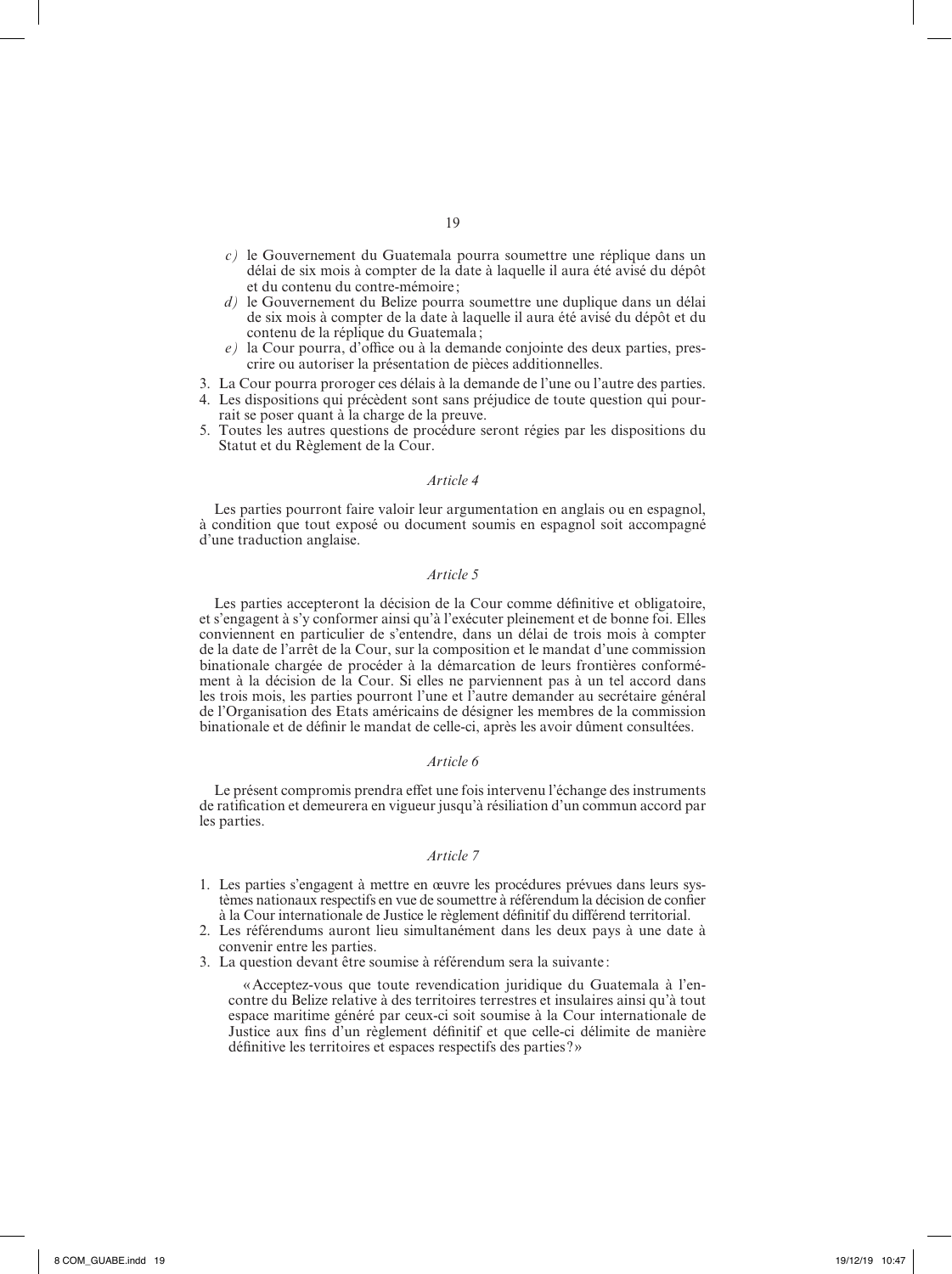This Special Agreement shall be notified to the Registrar of the Court jointly or by either of the Parties within a month after referenda in both countries have approved submission of the dispute to the Court.

# *Article 9*

This Special Agreement shall be registered with the Secretariat of the United Nations pursuant to Article 102 of the United Nations Charter, jointly or by either of the Parties. At the same time it will be brought to the attention of the Organization of American States.

In witness whereof the undersigned have signed the present Special Agreement, in the English and Spanish languages, both versions being equally authentic.

Done in triplicate at the Headquarters of the Organization of American States in Washington, D.C. on the eighth day of December 2008.

> *(Signed)* Wilfred ELRINGTON, Minister of Foreign Affairs and Foreign Trade and Attorney General, Belize.

*(Signed)* Haroldo RODAS MELGAR, Minister of Foreign Affairs, Guatemala.

*(Signed)* José Miguel Insulza, Secretary-General of the Organization of American States. (Witness of Honour)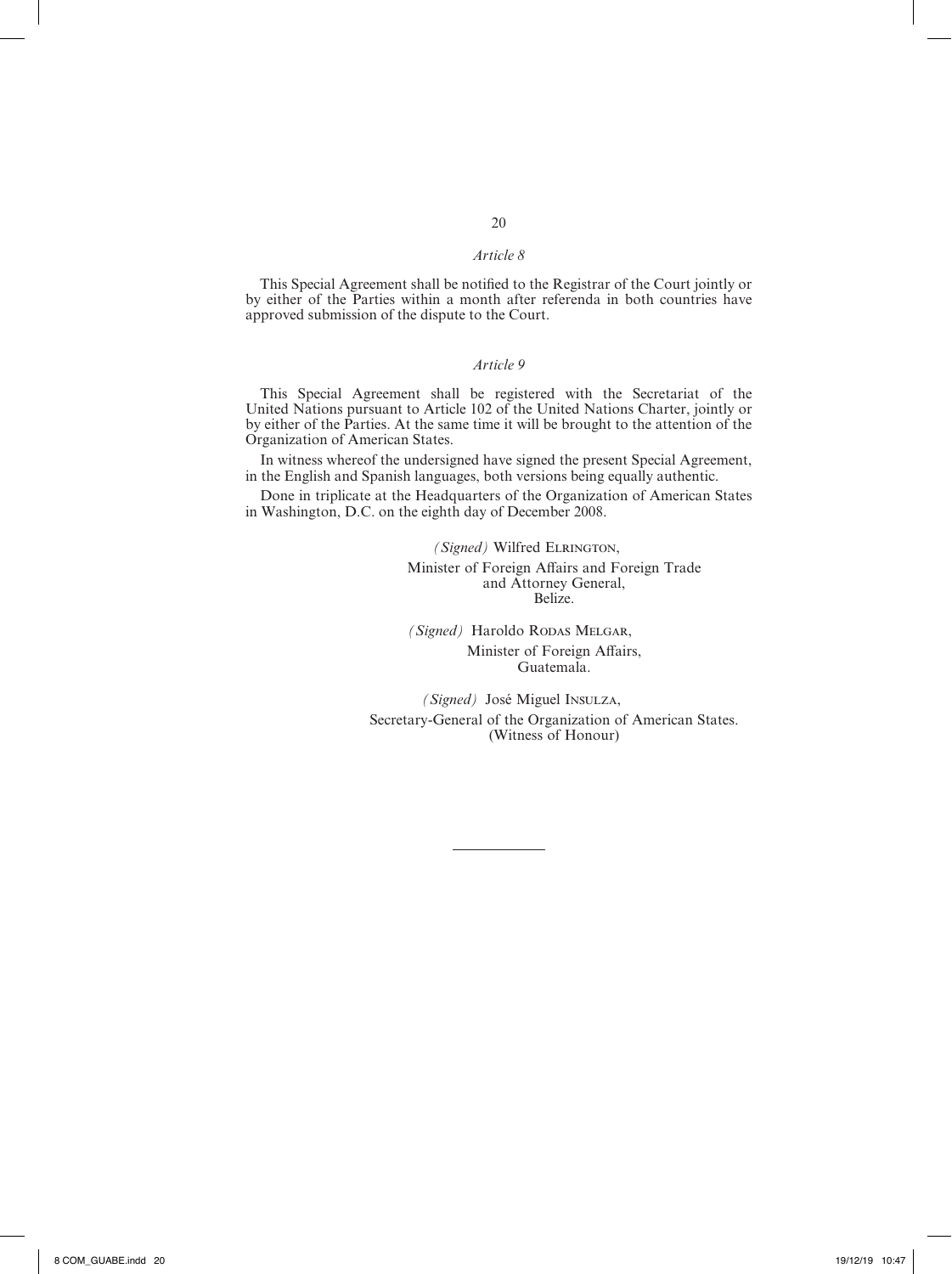Le présent compromis sera notifié au greffier de la Cour, conjointement ou par chacune des parties, dans un délai d'un mois à compter de la date à laquelle il aura été accepté, par référendums organisés dans les deux pays, que le différend soit soumis à la Cour.

# *Article 9*

Le présent compromis sera enregistré au Secrétariat de l'Organisation des Nations Unies conformément à l'article 102 de la Charte des Nations Unies, conjointement ou par chacune des parties. Il sera parallèlement porté à la connais‑ sance de l'Organisation des Etats américains.

En foi de quoi, les soussignés ont apposé leur signature sur le présent compromis, rédigé en anglais et en espagnol, les deux versions faisant également foi.

Fait en triple exemplaire au siège de l'Organisation des Etats américains à Washington, le 8 décembre 2008.

# Pour le Belize,

le ministre des affaires étrangères et du commerce extérieur et *Attorney General, (Signé)* Wilfred Elrington.

Pour le Guatemala, le ministre des affaires étrangères, *(Signé)* Haroldo Rodas Melgar.

Le secrétaire général de l'Organisation des Etats américains (témoin d'honneur),

*(Signé)* José Miguel Insulza.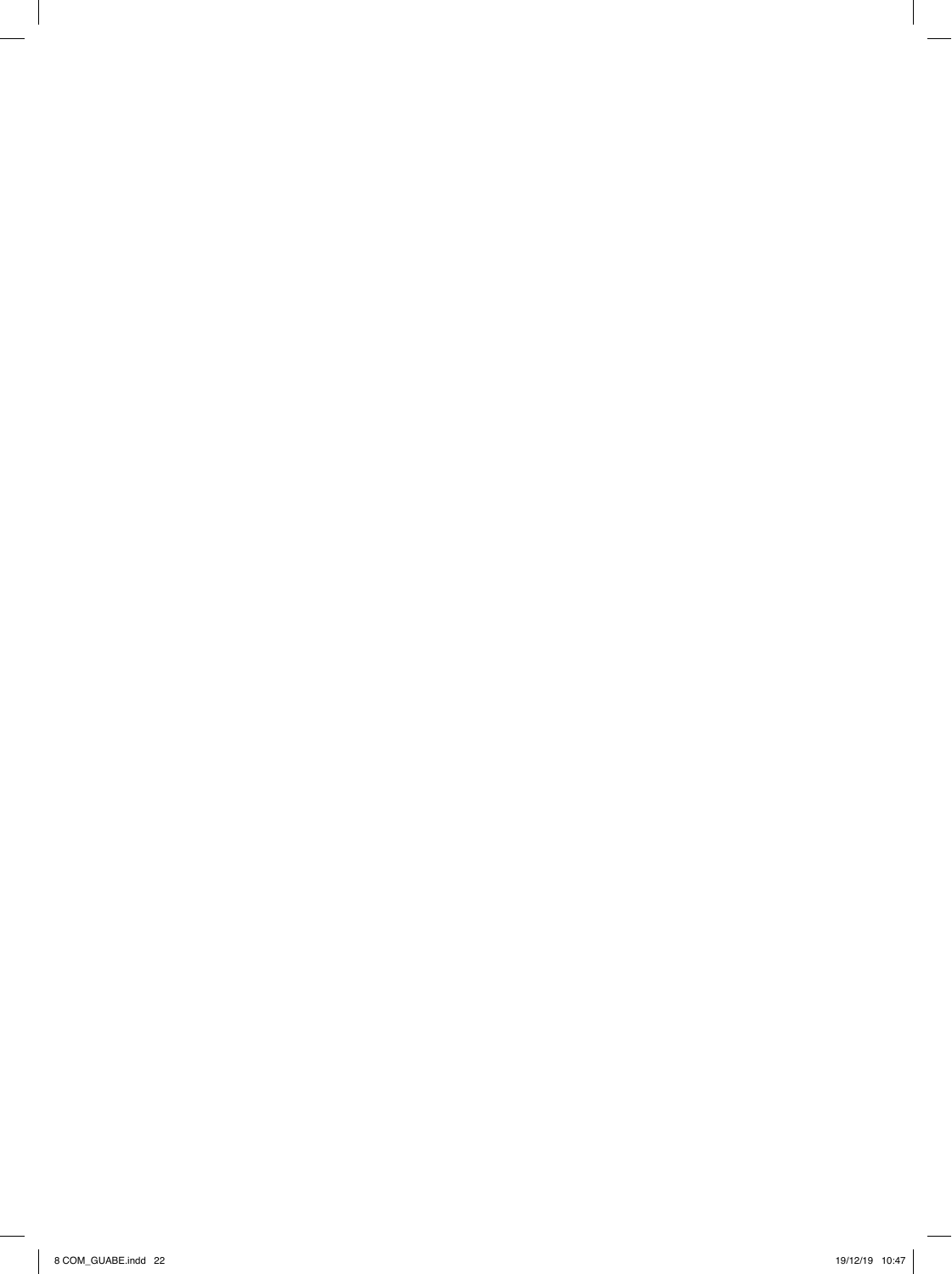# ACUERDO ESPECIAL ENTRE GUATEMALA Y BELICE PARA SOMETER EL RECLAMO TERRITORIAL, INSULAR Y MARÍTIMO DE GUATEMALA A LA CORTE INTERNACIONAL DE JUSTICIA

#### *[Texto original en español]*

El Gobierno de la República de Guatemala y el Gobierno de Belice (en adelante "las Partes");

*Deseando* poner fin a cualquier y toda diferencia con relación a sus respectivos territorios continentales e insulares y sus áreas marítimas;

*Teniendo presente* la recomendación del Secretario General de la Organización de los Estados Americanos del 19 de noviembre de 2007, sobre la base del artí‑ culo 5 del "Acuerdo sobre un marco de negociación y medidas de fomento de la confianza entre Belice y Guatemala" del 7 de septiembre de 2005, que las Partes sometan la disputa a la Corte Internacional de Justicia;

Por cuanto dicha recomendación ha sido aceptada formalmente por ambas Partes, sujeta a la aprobación de sus ciudadanos en consultas populares;

*Han convenido en lo siguiente:*

#### *Artículo 1*

De acuerdo al artículo 36 (1) del Estatuto de la Corte Internacional de Justicia (en adelante la "Corte") las Partes convienen en someter a la Corte la disputa des‑ crita en el artículo 2 de este Acuerdo Especial.

#### *Artículo 2*

Las Partes solicitan a la Corte que determine, de conformidad con las reglas aplicables del derecho internacional según se especifican en el artículo 38 (1) del Estatuto de la Corte, toda y cualquier reclamación legal de Guatemala en contra de Belice sobre territorios continentales e insulares y cualesquiera áreas marítimas correspondientes a dichos territorios, que declare los derechos de ambas Partes en los mismos y que determine la línea fronteriza de sus respectivos territorios y áreas.

#### *Artículo 3*

- 1. El procedimiento consistirá en dos etapas: una de presentación de alegatos escritos y otra de audiencias orales.
- 2. Las Partes solicitan a la Corte que autorice el siguiente procedimiento escrito:
	- *a)* El Gobierno de Guatemala presentará una Memoria dentro de los doce meses siguientes a la fecha en la que el presente Acuerdo Especial haya sido comunicado al Secretario de la Corte;
	- *b)* El Gobierno de Belice presentará una Contramemoria dentro de los doce meses siguientes a la fecha en que haya sido notificado de la presentación y contenido de la memoria presentada por Guatemala;
	- *c)* El Gobierno de Guatemala podrá presentar una réplica dentro de los seis meses siguientes a la fecha en que haya sido notificado de la presentación y contenido de la Contramemoria;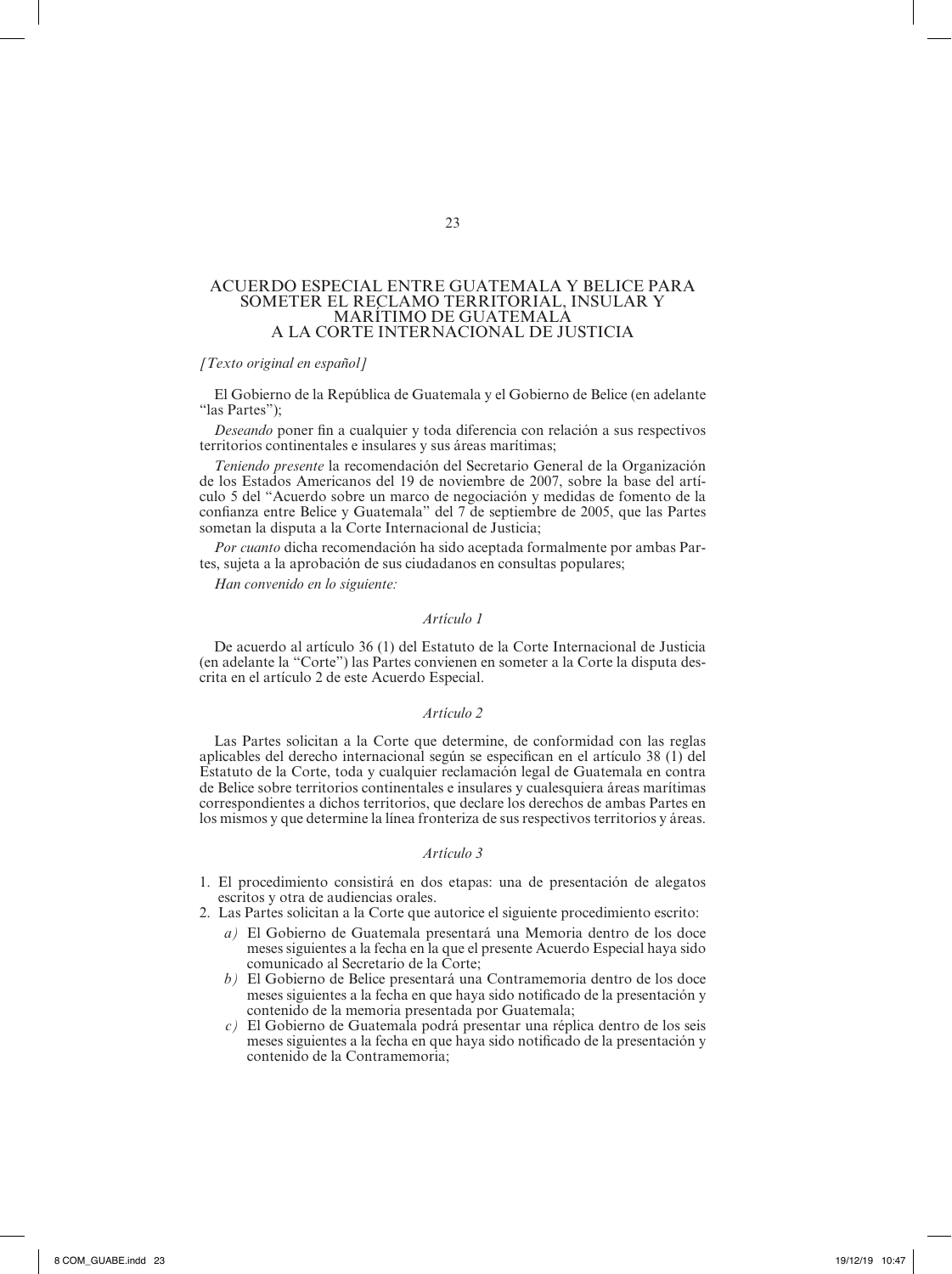- *d)* El Gobierno de Belice podrá presentar su duplica dentro de los seis meses siguientes a la fecha en que haya sido notificado de la presentación y contenido de la Réplica de Guatemala;
- *e)* La Corte podrá, de oficio o si así lo acuerdan ambas Partes, autorizar la presentación de argumentaciones adicionales.
- 3. La Corte podrá prorrogar estos plazos a solicitud de cualquiera de las Partes.
- 4. Las disposiciones precedentes no prejuzgarán ninguna cuestión relativa a la carga de la prueba que pudiere surgir.
- 5. Toda otra cuestión de procedimiento se regirá por las disposiciones del Esta‑ tuto y del Reglamento de la Corte.

# *Artículo 4*

Las Partes podrán presentar sus casos en los idiomas inglés o español, siempre y cuando cualquier alegato o documentos que sean presentados en español vayan acompañados por su traducción al inglés.

# *Artículo 5*

Las Partes aceptarán como definitivo y obligatorio el fallo de la Corte, y se comprometen a cumplirlo y ejecutarlo íntegramente y de buena fe. En particular, las Partes convienen en que, dentro de los tres meses siguientes a la fecha del fallo de la Corte, acordarán la composición y términos de referencia de una Comisión Binaciónal que proceda a demarcar sus fronteras de conformidad con la decisión de la Corte. En caso de que no lleguen a un acuerdo en el plazo de tres meses, cualquiera de las Partes podrá solicitar al Secretario General de la Organización de los Estados Americanos que nombre a los integrantes de dicha Comisión Binacional y prescriba sus términos de referencia, después de la debida consulta con las Partes.

#### *Artículo 6*

Este Acuerdo Especial entrará en vigor cuando se realice el intercambio de instrumentos de ratificación; y permanecerá en vigor a menos y hasta que las Partes convengan en darlo por terminado.

#### *Artículo 7*

- 1. Las Partes se comprometen a efectuar los trámites previstos en sus respectivos sistemas internos para someter a consulta popular, la decisión de solicitar a la Corte Internacional de Justicia la resolución de la controversia territorial.
- 2. Las consultas populares se llevarán a cabo en forma simultánea en ambos paí‑ ses en una fecha convenida entre las Partes.
- 3. La pregunta que se someterá a consulta popular será

¿Está usted de acuerdo que cualquier reclamo legal de Guatemala en contra de Belice sobre territorios continentales e insulares y cualesquiera áreas marí‑ timas correspondientes a dichos territorios sea sometido a la Corte Internacional de Justicia para su resolución definitiva y que ésta determine las fronteras de los respectivos territorios y áreas de las Partes?